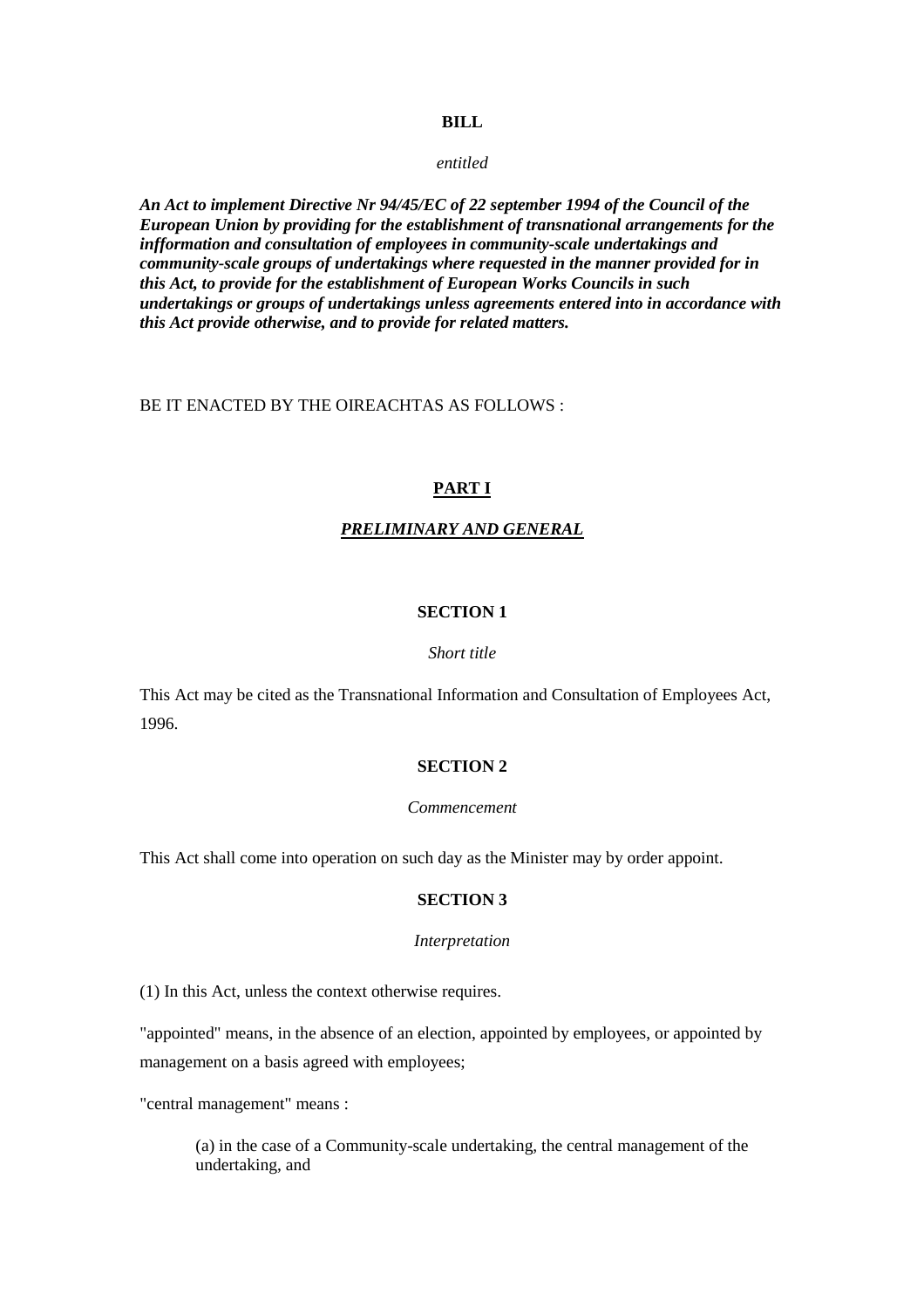(b) in the case of a Community-scale group of undertakings, the central management of the controlling undertaking,

or such other level of management determined by the central management or agreed between the central management and the employees of the undertaking or group of undertakings;

"Community-scale undertaking" means any undertaking with at least 1,000 employees within the Member States and at least 150 employees in each of at least two Member States;

"Community-scale group of undertakings" means a group of undertakings with :

(a) at least 1,000 employees within the Member States, and

(b) at least one group undertaking with at least 150 employees in one Member State and at least one other group undertaking with at least 150 employees in another Member State;

"Community" means :

(a) the European Community excluding the United Kingdom; and

(b) Norway, Iceland and Liechtenstein;

"consultation" means the exchange of views and establishment of dialogue between employees' representatives and the central management;

"contract of employment" means a contract of service or of apprenticeship, whether express or implied, and if express, whether oral or in writing;

"controlled undertaking" and "controlling undertaking" have the meanings assigned to them, respectively, by section 5 (1);

"the Directive" means Council Directive 94/45/EC of 22 September 1994, on the establishment of a European Works Council or a procedure in Community-scale undertakings and Community-scale groups of undertakings for the purposes of informing and consulting employees;

"elected" means elected in accordance with the First Schedule;

"employee" means a person who has entered into or works under a contract of employment with an undertaking or group of undertakings, other than a person who is employed in a managerial capacity in the central management of the undertaking or group of undertakings;

"employees' representatives" means :

(a) in the case of a Special Negotiating Body; persons elected or appointed to that Body, who may include :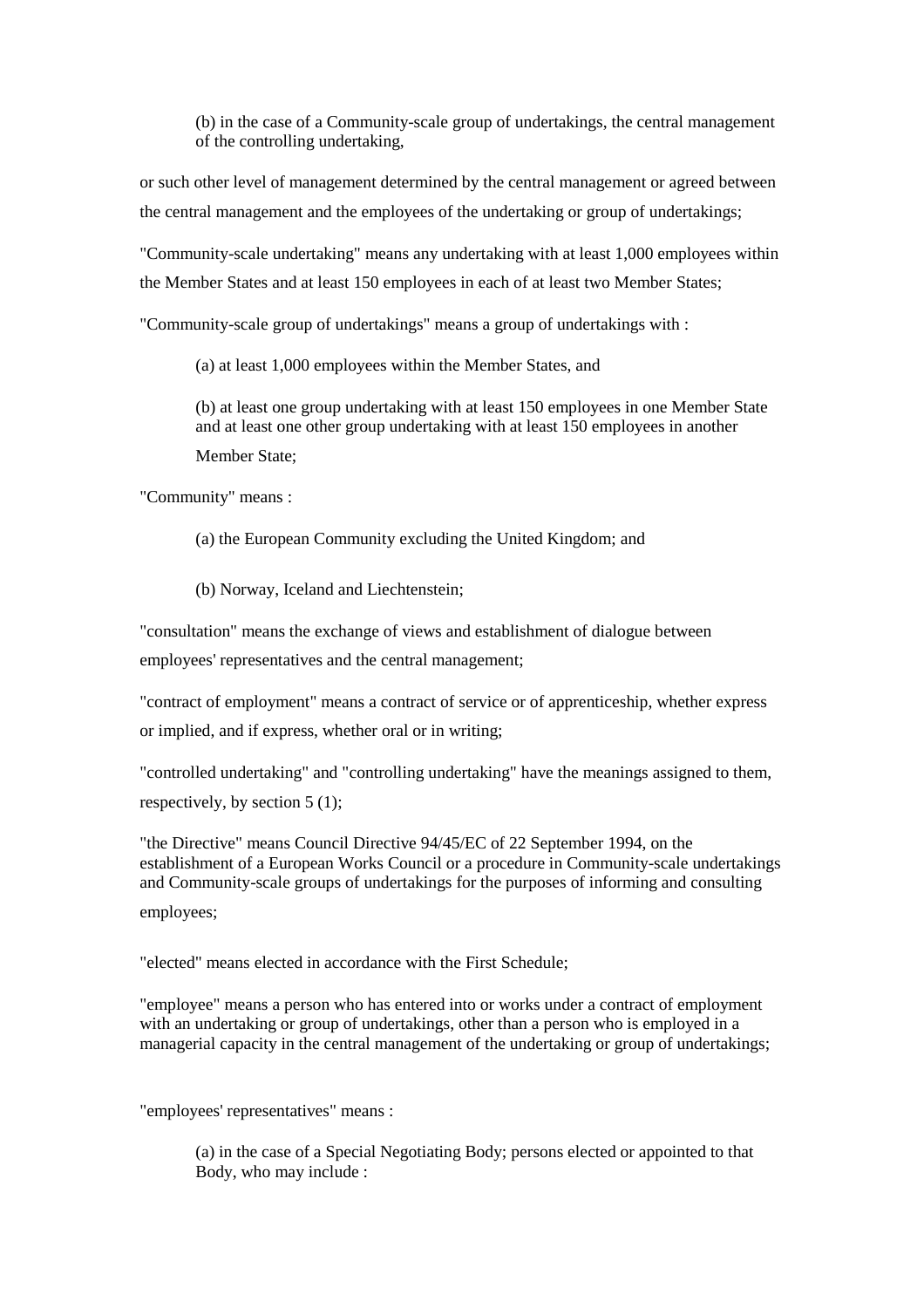(i) employees, and

(ii) trade union officials and officials of an excepted body, whether or not they are employees, and

(b) in the case of a European Works Council or European Employees' Forum, or in relation to any other arrangement for the information and consultation of employees to which this Act applies, employees elected or appointed to those bodies or for the

purposes of those arrangements;

"establishment", in relation to an undertaking, means a division (however described) of the undertaking physically separated from other parts of the undertaking;

"European Employees' Forum" means a European Employees' Forum established in accordance with an agreement referred to in section 11 (1);

"European Works Council" means a Council established in accordance with the Second Schedule for the purpose of informing and consulting employees;

"excepted body" has the meaning assigned to it by section 6 (3) of the Trade Union Act, 1941  $(01)$ , as amended;

"expert" means a natural person, and may be the holder from time to time of a named office or position in a body corporate or other body or Organisation;

"group of undertakings" means a controlling undertaking and its controlled undertakings, and "group undertaking" has a corresponding meaning;

"Information and consultation procedure" means an information and consultation procedure established in accordance with an agreement referred to in section 11 (1);

"Member State" means a Member State of the Community;

"the Minister" means the Minister for Enterprise and Employment;

"Special Negotiating Body" means a Special Negotiating Body established in accordance with section 10 to negotiate with the central management for an agreement for the establishment of

arrangements for the information and consultation of employees;

"trade union official" means an official of a trade union licensed under the Trade Union Acts, 1871 to 1990, which is already recognised for collective bargaining or information and consultation purposes by the business units of the Community-scale undertaking or group of

undertakings located in the State;

"undertaking" means any form of economic activity.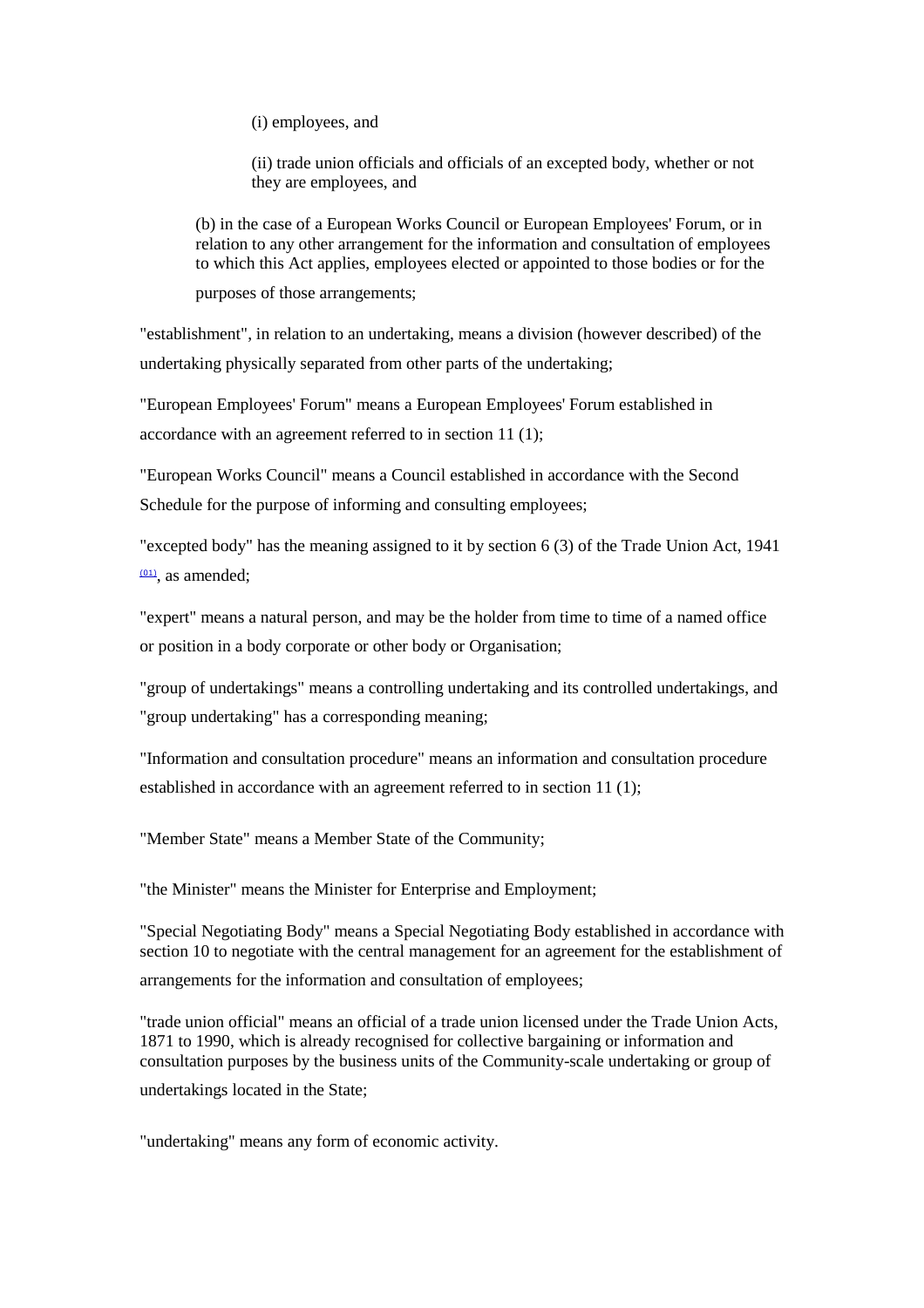(2) A word or expression used in this Act that is also used in the Directive has, unless the context otherwise requires, the same meaning in this Act as it has in the Directive.

(3) In construing a provision of this Act, a court shall give it a construction that will give effect to the Directive, and for that purpose the court shall have regard to the provisions of the Directive, including its preamble.

(4) In this Act, including a Schedule to this Act :

(a) a reference to a section is a reference to a section of this Act, unless it is indicated that reference to some other enactment is intended,

(b) a reference to a subsection, paragraph or subparagraph is a reference to the subsection, paragraph or subparagraph of the provision in which the reference occurs, unless it is indicated that a reference to some other provision is intended, and

(c) a reference to a Schedule is a reference to a Schedule to this Act.

(5) A reference in this Act to the performance of functions includes a reference to the exercise of powers and the performance of duties.

## **SECTION 4**

### *Workforce thresholds*

(1) In determining whether, for the purposes of the establishment of a Special Negotiating Body, an undertaking is a Community-scale undertaking or undertakings are a Communityscale group of undertakings, the number of employees employed in the undertaking or group of undertakings shall be taken to be the average number of employees, including part-time employees, employed in the undertaking or group of undertakings during the two years immediately preceding the request for the establishment of the Special Negotiating Body.

(2) The central management shall, on being so requested by an employees' representative, give to that representative such information about the numbers and status of employees employed in an undertaking or undertakings as is reasonably necessary to enable the numbers referred to in subsection (1) to be assessed.

(3) For the purposes of this section :

"employees' representatives" includes those employees' representatives already recognised by the undertaking or group of undertakings for collective bargaining or information and consultation purposes;

"part-time employees", in relation to employment in the State, means employees :

(a) in the continuous service of an employer for not less than 13 weeks, and

(b) normally expected to work not less than eight hours each week for the employer.

DIRECTIVE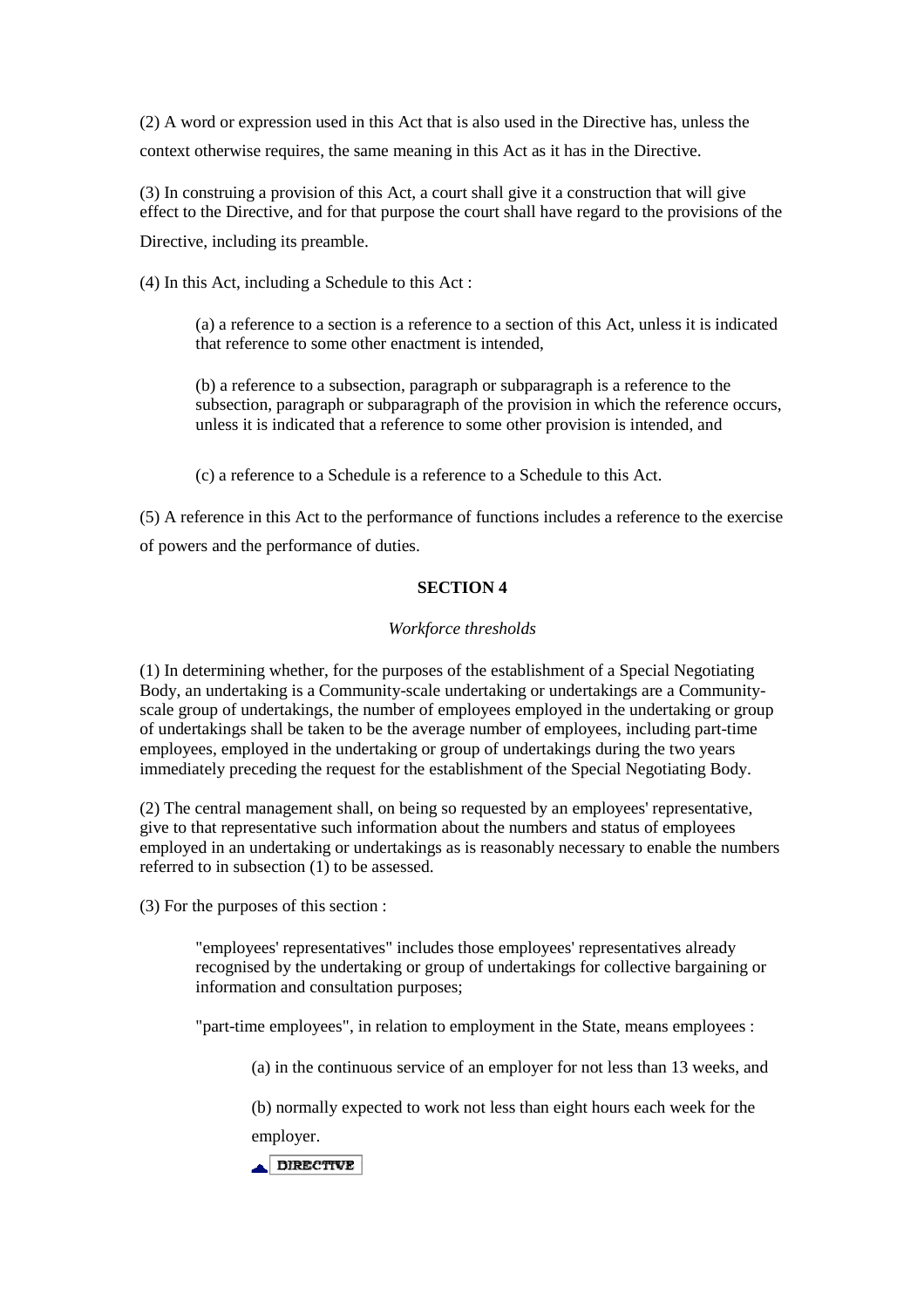## **SECTION 5**

### *Definition of controlling and controlled undertaking*

(1) In this Act "controlling undertaking" means an undertaking which can exercise a dominant influence over another undertaking by virtue of ownership, financial participation or the rules which govern the controlled undertaking, and "controlled undertaking" means an undertaking

over which that dominant influence can be exercised.

(2) The ability of an undertaking to exercise a dominant influence shall be presumed, unless the contrary is proved, when in relation to another undertaking it directly or indirectly :

(a) holds a majority of that other undertaking's subscribed capital,

(b) controls a majority of the votes attached to that other undertaking's issued share capital, or

(c) can appoint more than half of the members of that other undertaking's

administrative, management or supervisory body.

DIRECTIVE

(3) Subject to subsection (4), if more than one undertaking in the State meets the criteria in subsection (2), the undertaking that meets the criterion in subsection (2) (c) shall be regarded as the controlling undertaking, or if no undertaking meets the criterion in subsection (2) (c), then the undertaking that meets the criterion in subsection (2) (b) shall be regarded as the controlling undertaking in preference to one that meets the criterion in subsection (2) (a).

(4) Where an undertaking (in this section referred to as a "joint venture"), wherever in the Community located, is carried on by two undertakings in the State neither of whom can exercise a dominant influence over the joint venture, it shall be regarded as a controlled undertaking of each of them unless they agree that it is a controlled undertaking of one only of them for the purposes of this Act, in which case, but subject to subsection (5), that

undertaking shall be regarded as the controlling undertaking of the joint venture.

(5) If being the controlled undertaking of one undertaking would result in employees of a joint venture being deprived of an entitlement to be informed and consulted under this Act they would have if the joint venture were a controlled undertaking of the other undertaking, that other undertaking shall be regarded as the controlling undertaking of the joint venture.

(6) For the purposes of subsections (2) and (3) but without prejudice to proof that another undertaking is able to exercise a dominant influence, a controlling undertaking's rights as regards voting and appointment referred to in subsection (2) (b) or (c) shall include :

(a) the rights of any other of its controlled undertakings, and

(b) the rights of any person or body acting in the person's or body's own name but on behalf of the controlling undertaking (or any other of the controlling undertaking's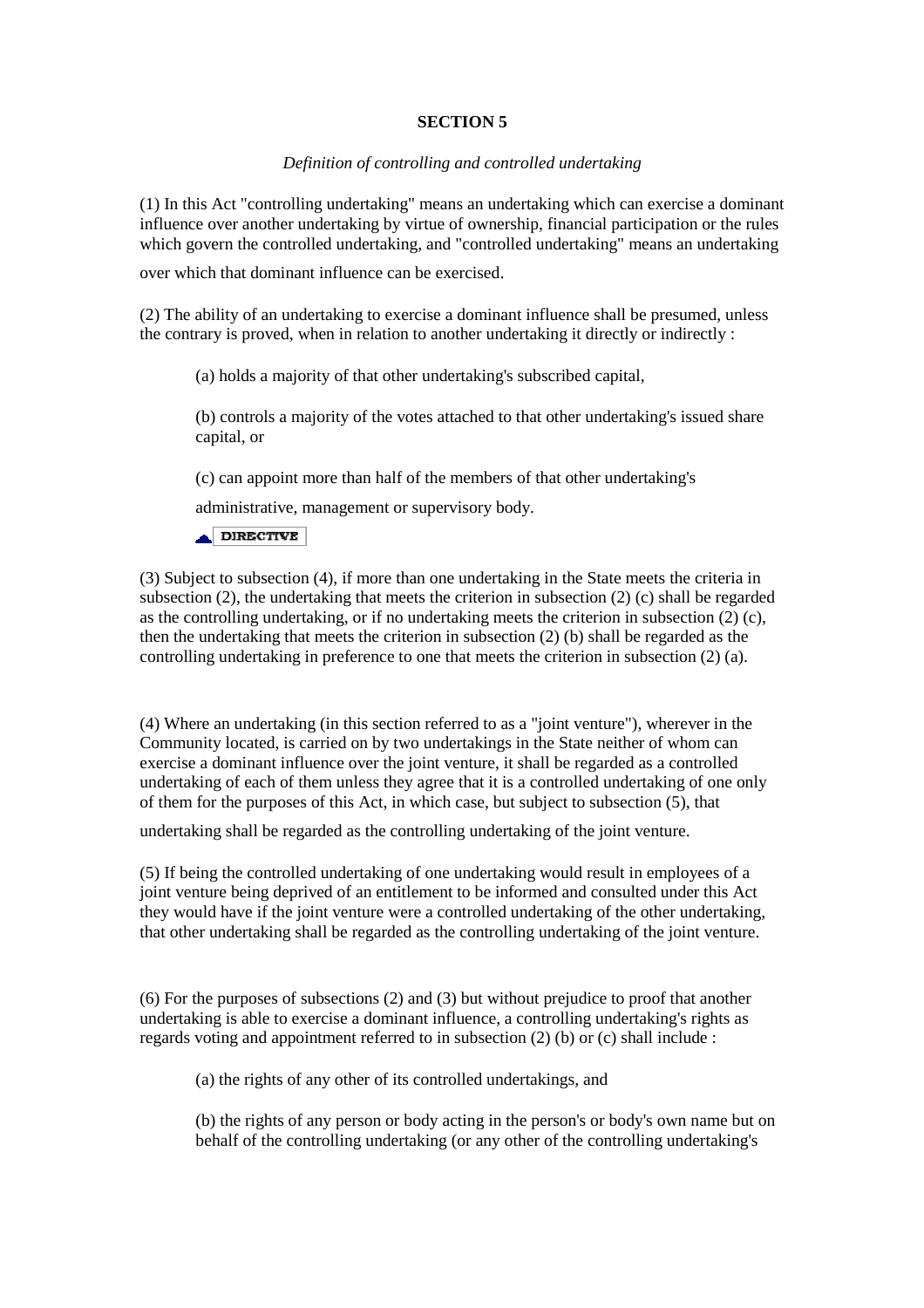controlled undertakings) as the controlling undertaking.

DIRECTIVE

(7) Notwithstanding subsections (1), (2), (3), (4) and (5), an undertaking shall not be regarded as a controlling undertaking of another undertaking in which it has holdings where the firstmentioned undertaking is a company referred to in Article 3 (5) (a) and (c) of Council Regulation (EEC) No.4064/89 of 21 December 1989  $(02)$ , on the control of concentrations

between undertakings.

(8) A dominant influence shall not be presumed to be exercised solely by virtue of the fact that an office holder is exercising functions, according to the law of a Member State, relating to liquidation, winding-up, insolvency, cessation of payments, compositions of creditors or

analogous proceedings.

### **ADIRECTIVE**

(9) The law applicable in order to determine whether an undertaking is a controlling undertaking shall be the law of the Member State which governs that undertaking. Where the law governing an undertaking is not that of a Member State, the law applicable shall be the law of the Member State within whose territory the representative of the undertaking or, in the absence of such a representative, the central management of the group undertaking which

employs the highest number of employees in any one Member State, is situated.

### $\triangle$ DIRECTIVE

(10) Where, in the case of a conflict of laws in the application of subsection (2) (except in its application in relation to subsection (3)), two or more undertakings from a group satisfy one or more of the criteria in subsection (2), the undertaking which satisfies the criterion in subsection (2) (c) shall be regarded as the controlling undertaking unless it is proved that

another undertaking is able to exercise a dominant influence.

 $\triangle$  DIRECTIVE

### **SECTION 6**

#### *Exemption*

(1) Subject to subsections (3), (4) and (5), the obligations under this Act shall not apply to Community-scale undertakings or Community-scale groups of undertakings in which, on the commencement of this Act or the 22nd day of September, 1996, whichever is the earlier, there is or was in force within the same Community-scale undertaking or Community-scale group of undertakings an agreement covering the entire workforce providing for the transnational information and consultation of employees, and while that agreement remains in force.

(2) An agreement referred to in subsection (1) may comprise multiple agreements within the same Community-scale undertaking or group of undertakings if, construed together, they satisfy the requirements of that subsection.

(3) At any time before an agreement referred to in subsection (1) expires or within the period of six months immediately after it expires, the parties to the agreement may jointly renew it for such further period as they think fit.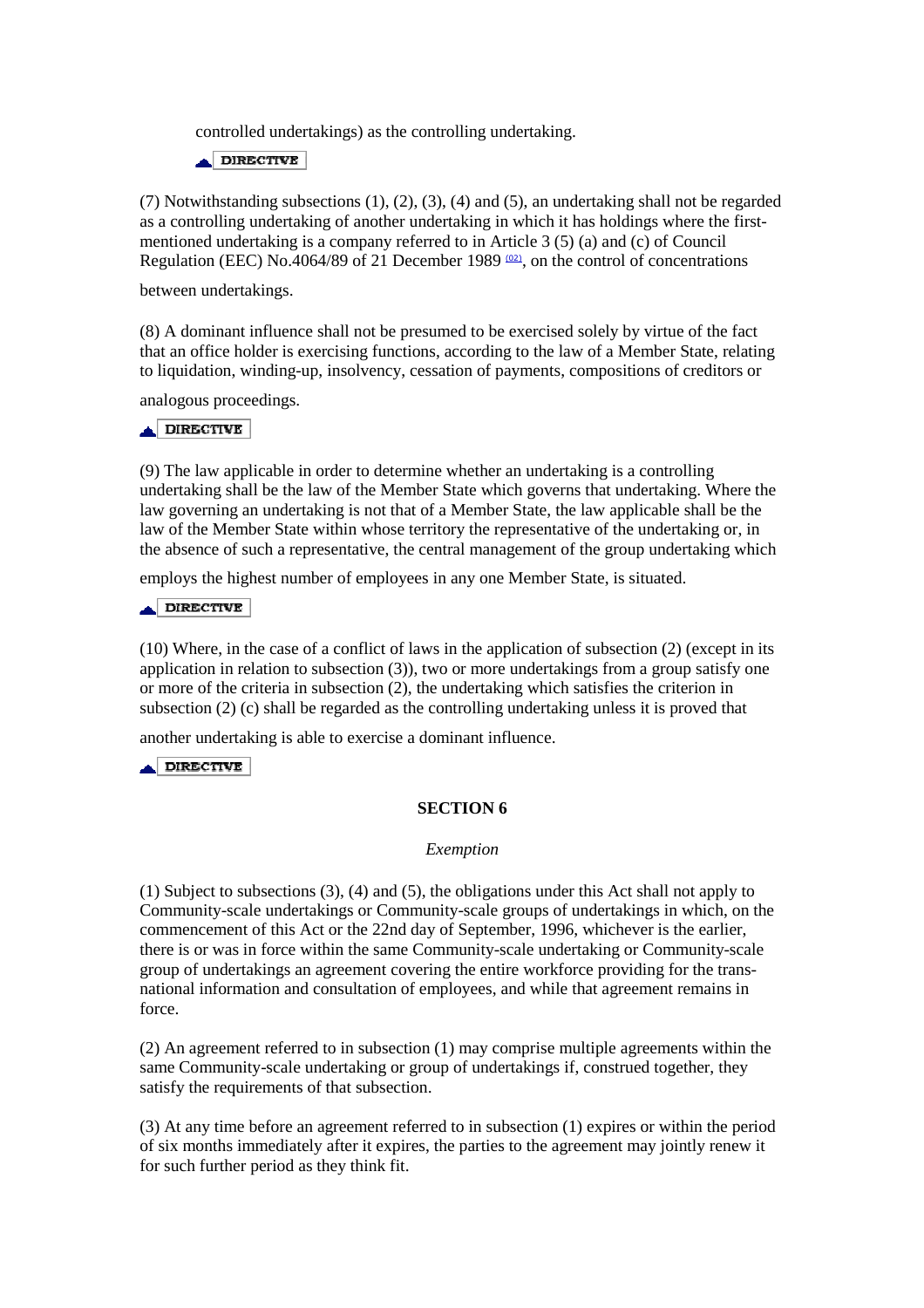(4) An agreement renewed under subsection (3) within the six months period referred to in that subsection shall be deemed to have remained in force from the date it would otherwise have expired.

(5) Where an agreement is not renewed in pursuance of subsection (3) before its expiration or before the expiration of the six months period referred to in that subsection, this Act shall, on the expiration of that six months period, but not before, apply in full to and in relation to the Community-scale undertaking or group of undertakings to which the agreement applied.

(6) An agreement referred to in subsection (1) shall be presumed to be valid unless proved to the contrary, and shall remain in force :

(a) for such period, if any, as is specified in the agreement or the agreement as renewed; or

(b) in the case of an open ended agreement, until it is brought to an end in accordance with its terms.

(7) An agreement referred to in subsection (1) shall not be valid unless it has been accepted by a majority of the workforce to which it applies.

(8) In this section "agreement" includes an open ended agreement subject to review and

alteration by the parties.

**ADIRECTIVE** 

### **SECTION 7**

#### *Regulations*

(1) The Minister may make such regulations as are necessary for the purpose of giving effect to this Act and in particular in relation to :

(a) expenses to be borne by the central managements in relation to undertakings and groups of undertakings;

(b) the appointment of an arbitrator for the purposes of section 20 and the terms and conditions to which such an appointment shall be subject;

(c) the powers and procedures of arbitrators, and the conduct of arbitration proceedings, under sections 20 and 21; and

(d) subject to the Second Schedule in relation to a European Works Council, the funding by central managements of the expenses of the operation of Special Negotiating Bodies, European Works Councils, European Employees' Fora or

information and consultation procedures.

(2) Regulations under this Act may contain such incidental, supplementary and consequential provisions as appear to the Minister to be expedient for any purpose of this Act.

(3) Every regulation made by the Minister under this section shall be laid before each House of the Oireachtas as soon as practicable after it is made and, if a resolution annulling the regulation is passed by either such House within the next subsequent 21 days on which that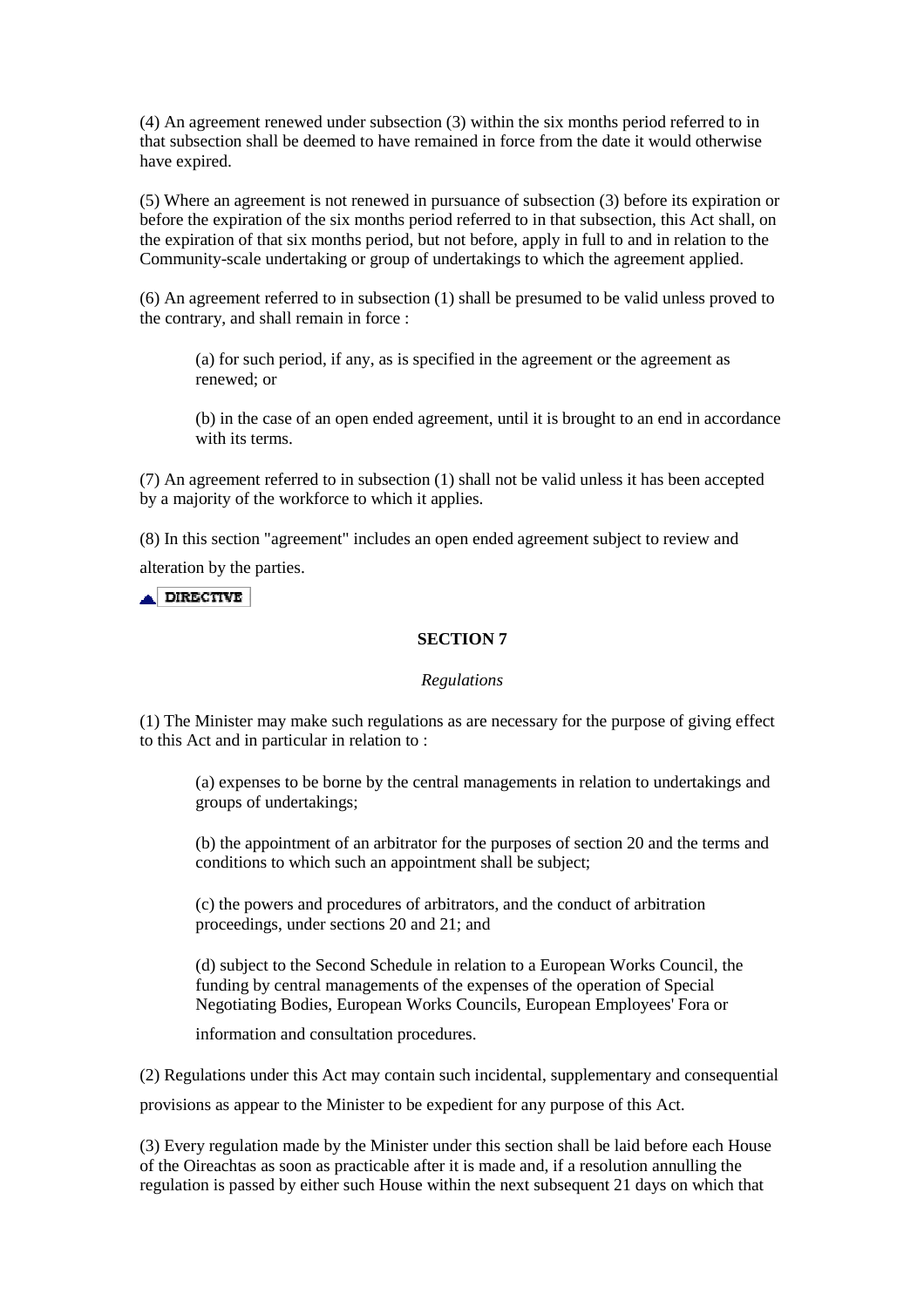House has sat after the regulation is laid before it, the regulation shall be annulled accordingly, but without prejudice to the validity of anything previously done under it.

### **SECTION 8**

## *General obligations*

(1) In order to improve the right of employees in Community-scale undertakings and Community-scale groups of undertakings to be informed and consulted, a European Works Council or arrangements for the information and consultation of employees shall be established in every such undertaking and group of undertakings in the manner and under

terms, and with the effects, laid down in this Act.

(2) Where a Community-scale group of undertakings consists of one or more undertakings or groups of undertakings which in themselves are Community-scale undertakings or Community-scale groups of undertakings and the employees or their representatives request the establishment of a European Works Council or arrangements for the information and consultation of employees, the European Works Council or, where those arrangements require its establishment, a European Employees' Forum shall be established at the level of the group,

unless an agreement referred to in section 11 (1) provides otherwise.

(3) Unless a wider application is provided for in an agreement referred to in section 11 (1), the powers and competence of or in relation to an arrangement for the information and consultation of employees (including a European Employees' Forum or an information and consultation procedure), or of a European Works Council established pursuant to this Act, shall :

(a) in the case of a Community-scale undertaking, cover all the establishments; and

(b) in the case of a Community-scale group of undertakings, cover all group

undertakings, located within the Member States.

# **PART II**

## *ESTABLISHMENT OF AN EMPLOYEE INFORMATION AND CONSULTATION PROCEDURE OR A EUROPEAN EMPLOYEES' FORUM OR A EUROPEAN WORKS COUNCIL*

### **SECTION 9**

### *Responsability of central management*

(1) The central management shall be responsible for creating the conditions and means necessary for the setting up of an arrangement for the information and consultation of employees, as required by section 8 (1), in a Community-scale undertaking and a

Community-scale group of undertakings.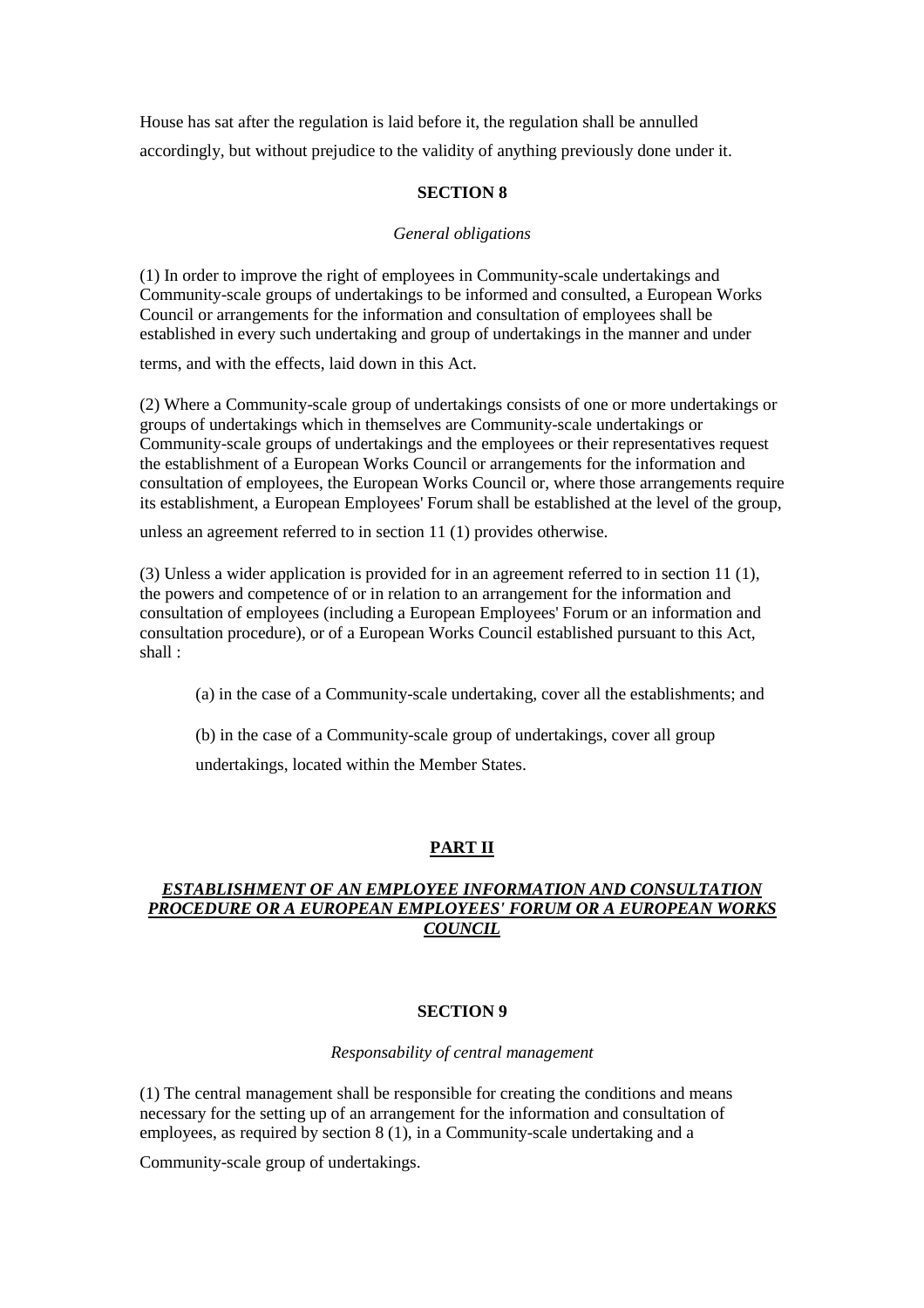(2) Subject to subsection (3), where the central management is not located in a Member State, the central management's representative agent in the State, which must be the management of an establishment or part-undertaking of the undertaking or group of undertakings and nominated in writing for that purpose by the central management if not otherwise appointed,

shall assume the responsibility referred to in subsection (1).

(3) In the absence of a representative referred to in subsection (2), the management of the establishment or group undertaking in which the greatest number of employees are employed in any one Member State shall assume the responsibility referred to in subsection (1).

(4) For the purposes of this Act, the representative or representatives or, in the absence of any such representative, the management referred to in subsection (3), shall be regarded as the

central management.

### **SECTION 10**

### *Establishement of Special Negociating Body*

(1) In order to facilitate the information and consultation of employees in Community-scale undertakings and Community-scale groups of undertakings, the central management may on its own initiative, or shall at the written request of at least a total of 100 employees or their representatives spread over at least two undertakings or establishments one or more of which are in one Member State and the other or others of which are in at least one other Member State, establish a Special Negotiating Body to negotiate with the central management for the establishment of a European Employees' Forum or an information and consultation procedure.

(2) For the purposes of subsection (1), "representatives" includes those employees' representatives already recognised by the undertaking or group of undertakings for collective bargaining or information and consultation purposes.

(3) (a) A request by employees for the establishment of a Special Negotiating Body shall be addressed to the central management but may be lodged with the local management where the identity or location of the central management is not readily discernible to the employees or their representatives making the request.

(b) Where the request is lodged with the local management, the local management shall ensure that the request is passed on to the central management within a period of 15 working days from its receipt.

(c) Any avoidable or unreasonable delay after that period in the transmission of the request to the central management shall not of itself extend the six month period

referred to in section 13 (1) (b).

 $\triangle$  DIRECTIVE

(4) A Special Negotiating Body shall be established in accordance with the following:

(a) subject to paragraphs (b) and (c), the Body shall have not less than three but not more than 17 members elected or appointed in accordance with this Act;

(b) each Member State in which the Community-scale undertaking has one or more establishments, or in which the Community-scale group of undertakings has the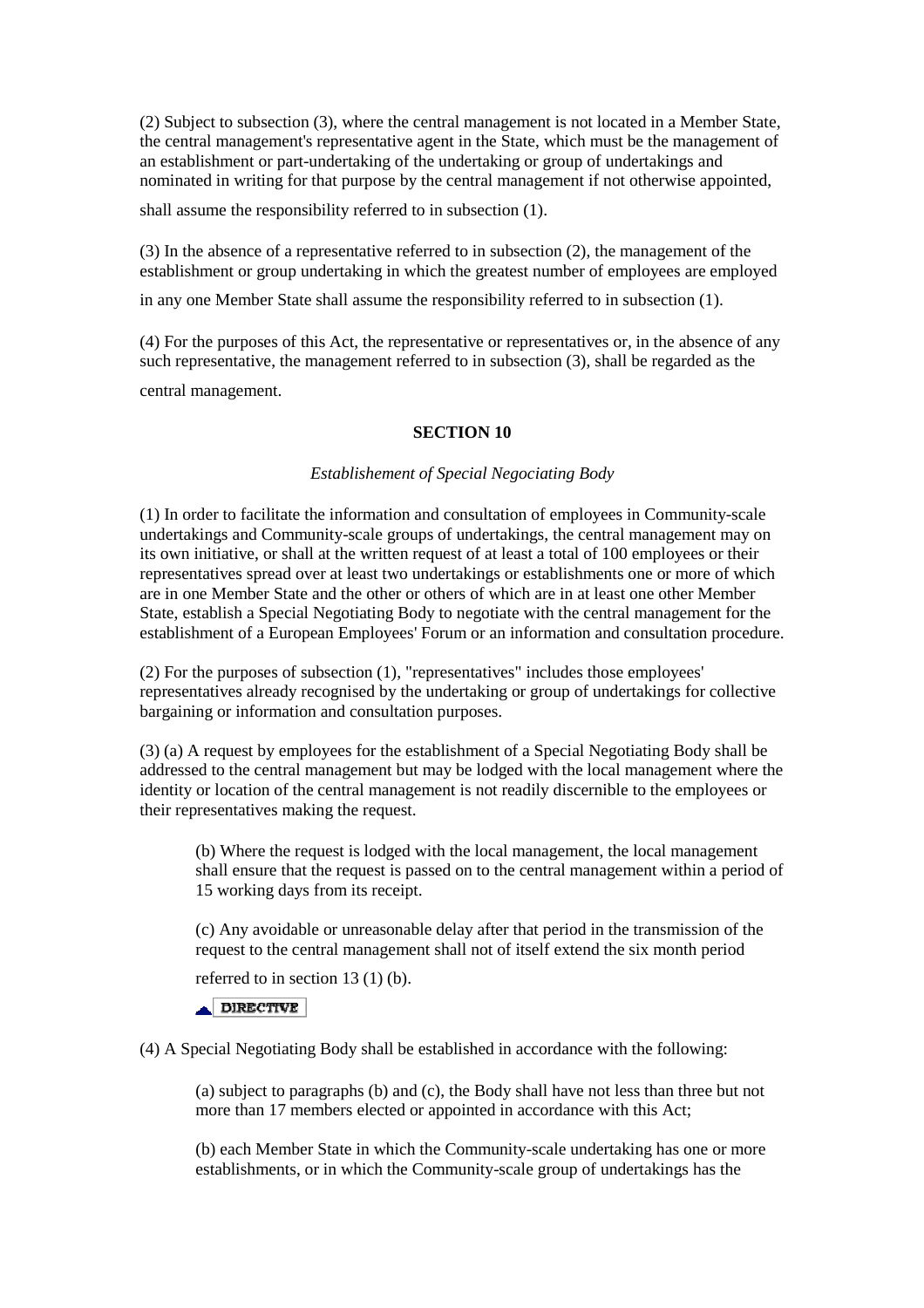controlling undertaking or one or more controlled undertakings, shall be represented by at least one member;

(c) there shall be the following additional members in proportion to the number of employees employed in the establishments, the controlling undertaking or the controlled undertakings:

(i) one additional member from a Member State where between 25 per cent. and 50 per cent. of the employees of the undertaking or group of undertakings are employed;

(ii) two additional members from a Member State where more than 50 per cent. but not more than 75 per cent. of the employees of the undertaking or group of undertakings are employed;

(iii) three additional members from a Member State where more than 75 per cent. of the employees of the undertaking or group of undertakings are employed;

(d) employees' representatives from countries that are not within the Community may be permitted to participate in the meetings and activities of the Body but shall not be

entitled to a vote.

 $\triangle$ DIRECTIVE

(5) The central management and local managements shall be informed by notice in writing of the composition of the Special Negotiating Body as soon as practicable after the election or

appointment of its members.

### **SECTION 11**

#### *Functions of Special Negociating Body*

(1) Subject to subsection (4) and section 12 (8), the function of the Special Negotiating Body shall be to negotiate with the central Negotiating Body. management for a written agreement or agreements for the establishment of arrangements for the information and consultation of

employees and determining the matters referred to in section 12 (3), (4) or (5).

#### **ADIRECTIVE**

(2) With a view to the conclusion of an agreement referred to in subsection (1), the central management shall convene a meeting with the Special Negotiating Body and shall inform

local managements accordingly.

#### $\triangle$  DIRECTIVE

(3) The Special Negotiating Body may be assisted by experts of its choice.

### $\triangle$  DIRECTIVE

(4) The Special Negotiating Body may decide, by at least two-thirds of the votes of its members present and entitled to vote at the meeting, not to open negotiations referred to in subsection (1), or to terminate negotiations already opened.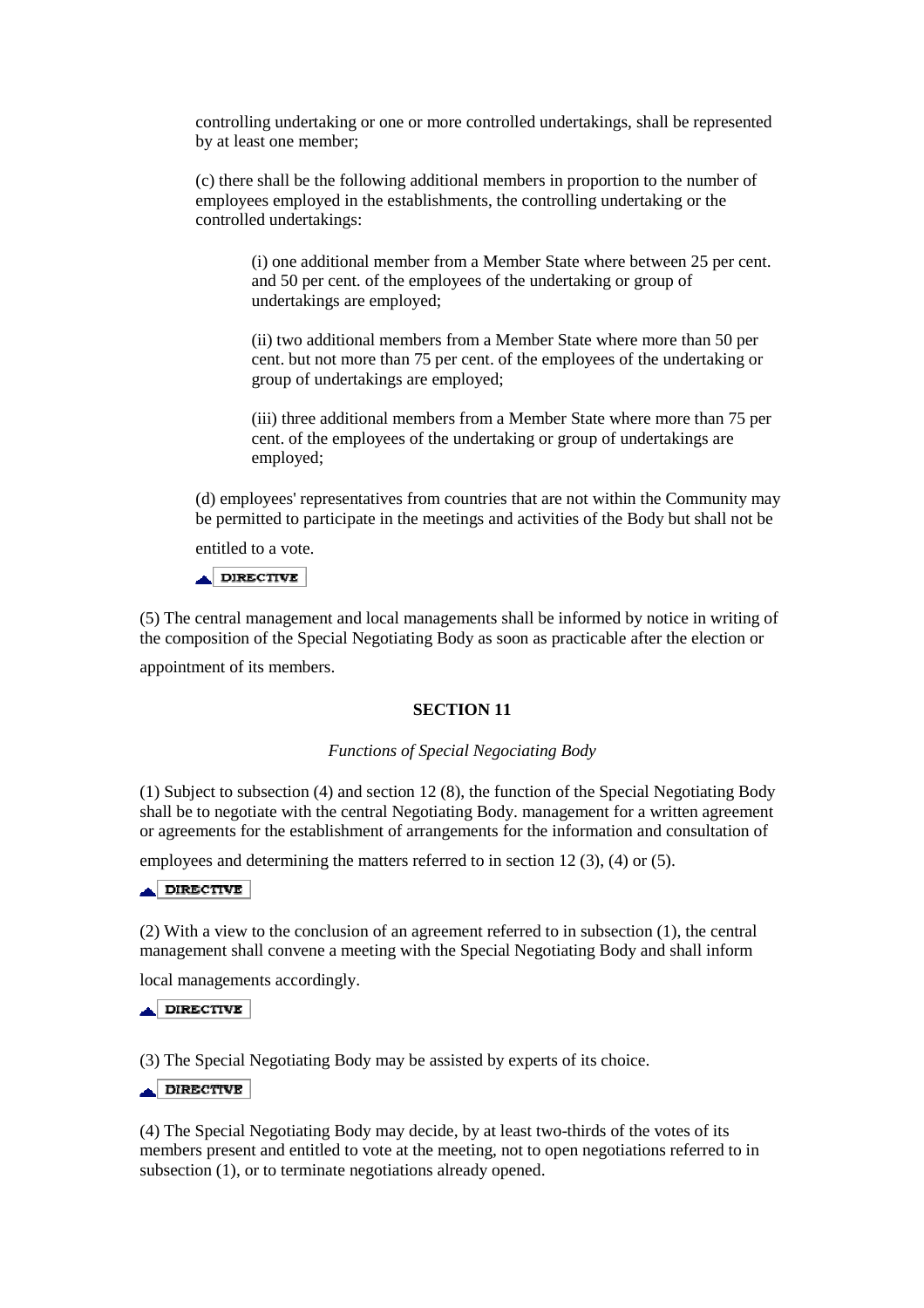(5) A decision taken under subsection (4) shall cause the cessation of the procedure to conclude an agreement referred to in subsection (1) and when it has been taken the provisions in the Second Schedule shall not apply.

(6) A new request to convene a Special Negotiating Body shall not be made earlier than two years after a decision taken under sub-section (4), unless the parties concerned agree on a

shorter period.

## $\triangle$ DIRECTIVE

(7) The reasonable expenses relating to the negotiations referred to in subsection (1) shall be borne by the central management so as to enable the Special Negotiating Body to carry out its functions in an appropriate manner.

(8) For the purposes of subsection (7), reasonable expenses shall include the cost of meetings of the Special Negotiating Body, whether with the central management or otherwise, including the cost of materials, the venue, translations, travel and accommodation, and the

equivalent cost of one expert per meeting. (SEE ALSO)

 $\triangle$  DIRECTIVE

## **SECTION 12**

#### *Content of agreement*

(1) The central management and the Special Negotiating Body shall carry out the negotiations referred to in section 11 (1) in a spirit of co-operation with a view to reaching an agreement or

agreements.

(2) An arrangement for the information and consultation of employees referred to in section 11(1) may invoke the establishment of a European Employees' Forum but the parties may also agree to establish one or more information and consultation procedures instead of a European

Employees' Forum.

(3) Without prejudice to the autonomy of the parties or the generality of section 11 (1), an agreement making arrangements for the information and consultation of employees, whether it involves the establishment of a European Employees' Forum or an information and consultation procedure, shall determine :

(a) the undertakings of the Community-scale group of undertakings, or the establishments of the Community-scale undertaking, covered by the agreement,

(b) the duration of the agreement and, subject to subsection (8), the procedure for its renegotiation, and

(c) by what method the information conveyed to employees' representatives shall be conveyed to employees in the State and the opinion of employees given on the information so conveyed shall be recorded, irrespective of the Member State in which

the central management is located.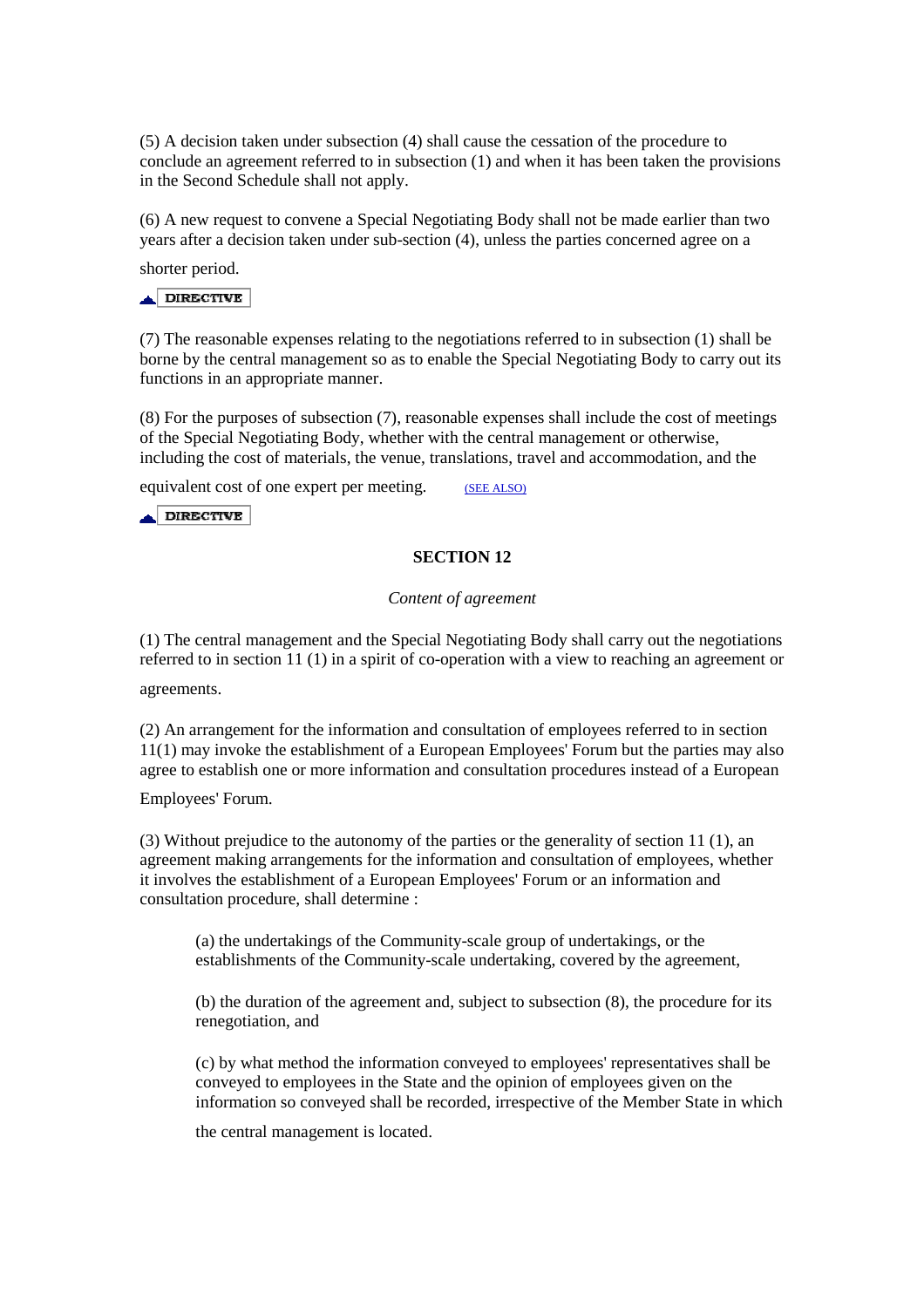

(4) Where an agreement requires the establishment of a European Employees' Forum, it shall also determine:

(a) the composition of the Forum, the number of members, the allocation of seats and the term of office,

(b) the functions, and the procedure for information and consultation, of the Forum,

(c) the venue, frequency and duration of meetings of the Forum, and

(d) the financial and other resources to be allocated to the Forum. (SEE ALSO)

(5) Where an agreement requires the establishment of an information and consultation procedure, it shall also determine :

- (a) what that procedure shall be,
- (b) the issues for information and consultation,

(c) the methods according to which the employees' representatives in the different Member States can meet for exchange of views regarding the information conveyed to them, and

(d) the financial and other resources to be allocated to ensure the operation of the procedure and the holding of the meetings referred to in paragraph (c).

(6) Unless it otherwise provides, an agreement shall not be subject to the subsidiary requirements of the Second Schedule.

(7) For the purposes of concluding an agreement, the Special Negotiating Body shall act by a majority of its members present and entitled to vote at a meeting.

(8) An agreement which results in the establishment of a European Employees' Forum or an information and consultation procedure shall not provide for its re-negotiation by a Special Negotiating Body but may be renegotiated with the central management by the European Employees' Forum (which shall be deemed to continue in existence as may be necessary for that purpose) or the employees' representatives to the information and consultation procedure,

as the case may be.

(9) A Special Negotiating Body shall remain in existence for as long only as it continues to have the function of negotiating for an agreement referred to in section 11 (1) and shall

automatically dissolve on its ceasing to have that function.

### **SECTION 13**

*Subsidiary requirements*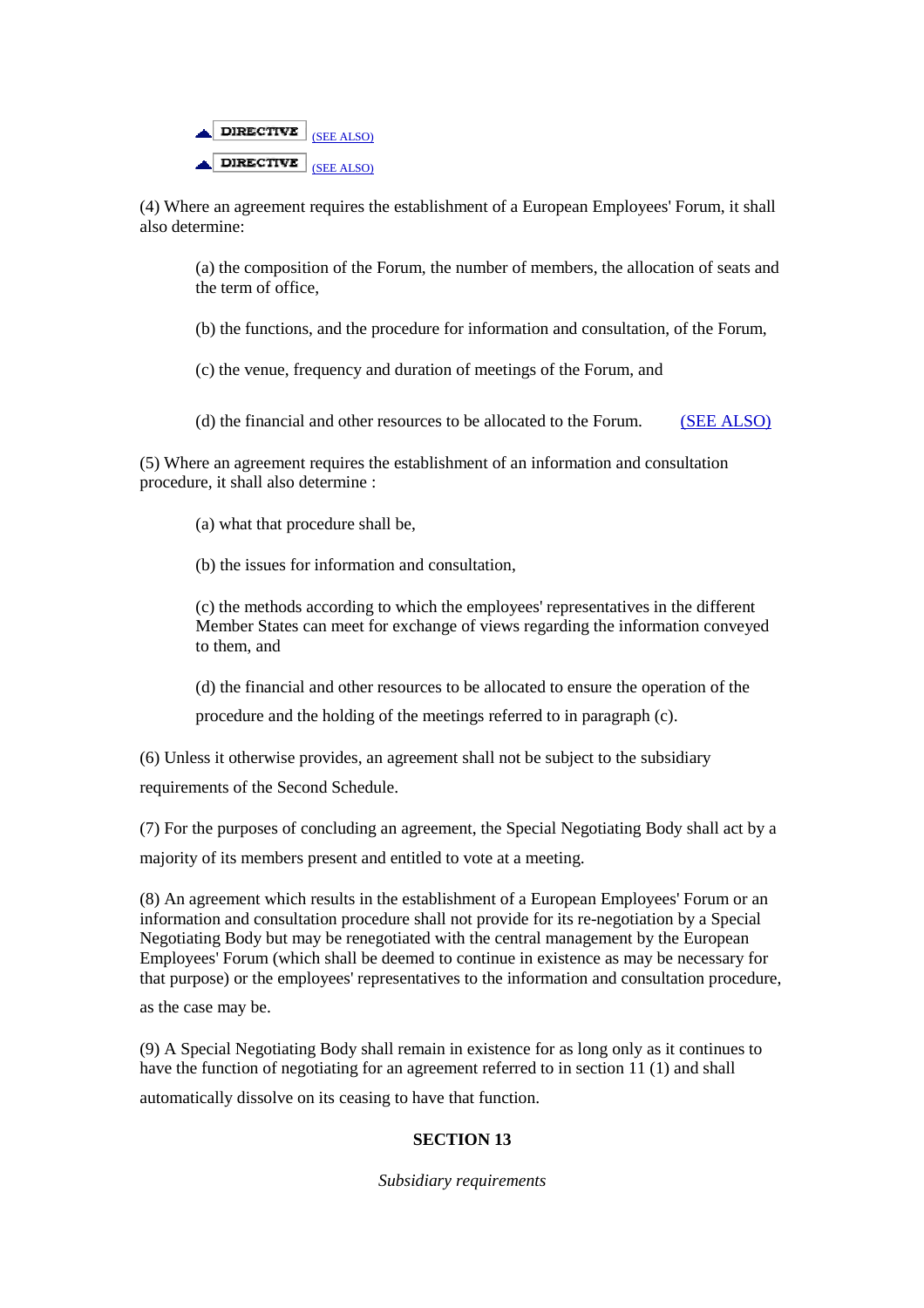(1) The subsidiary requirements set out in the Second Schedule shall apply to an undertaking or group of undertakings, and a European Works Council shall be established :

(a) where the central management and the Special Negotiating Body so agree,

(b) where the central management refuses to commence negotiations within six months of a request referred to in section 10 (1), or

(c) where after the expiration of a period of three years from the date of the request, the parties are unable to conclude an agreement and the Special Negotiating Body has not taken the decision provided for in section 11(4).

(2) Where the subsidiary requirements apply to an undertaking or group of undertakings, the central management shall as soon as practicable, but in any case not later than six months

after they first become applicable, comply with the requirements.

 $\triangle$  DIRECTIVE

## **PART III**

### *MISCELLANEOUS*

### **SECTION 14**

#### *Employee's representative representing employees employed in the State*

Employees' representatives who represent employees employed in the State on a Special Negotiating Body, European Works Council or European Employees' Forum, or in relation to an employed in the information and consultation procedure, shall be :

(a) elected by those employees,

- (b) appointed by those employees as determined by them, or
- (c) appointed by the central management on a basis agreed with those employees,

and on written notification to the central management of their election or appointment being given shall, unless the contrary is proved, be regarded as having been duly elected or

appointed. (SEE ALSO)

 $\triangle$ DIRECTIVE

#### **SECTION 15**

#### *Confidential information*

(1) Subject to subsection (2) and section 20, a person who is or at any time was :

(a) a member of :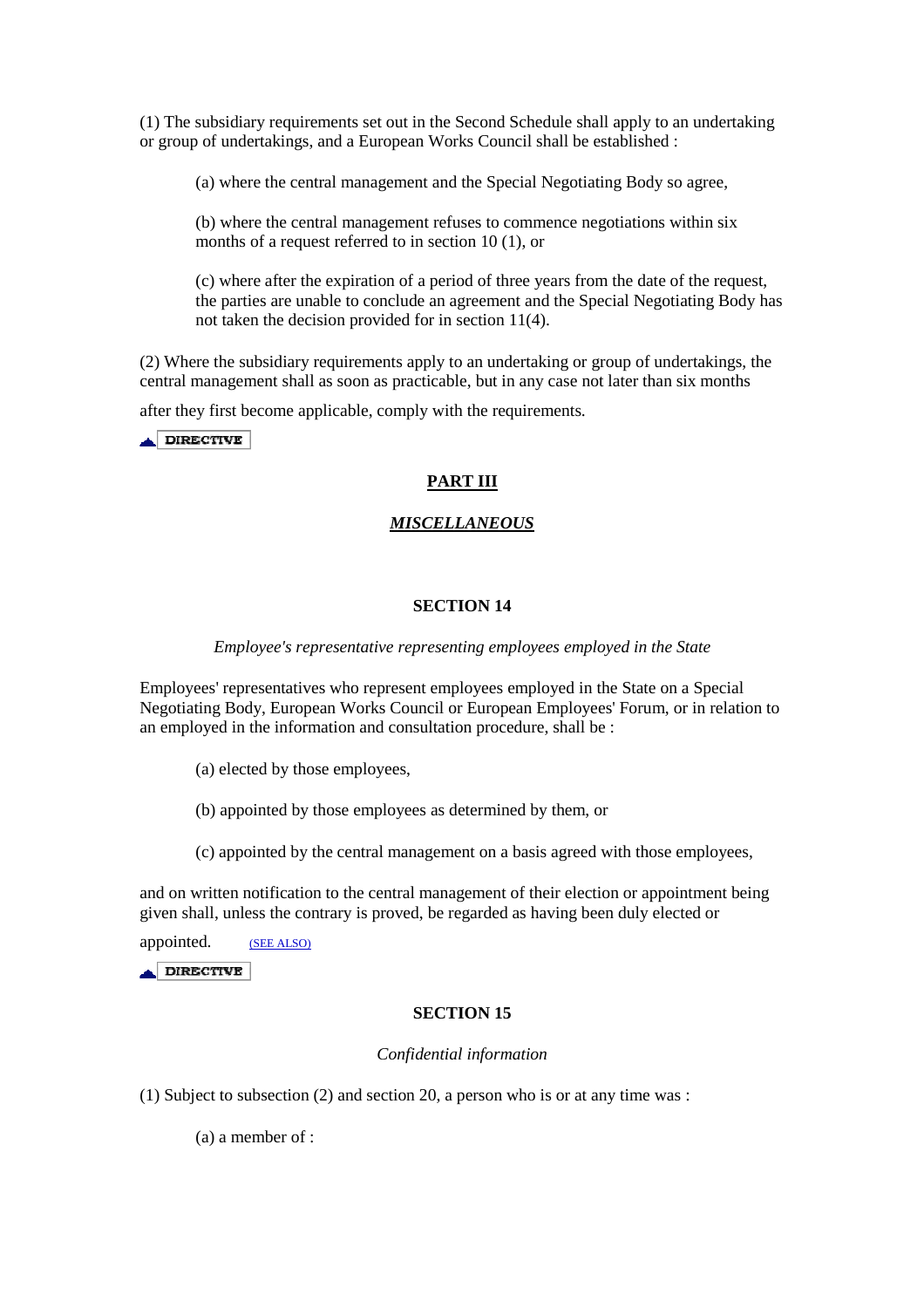(i) a Special Negotiating Body,

(ii) a European Employees' Forum, or

(iii) a European Works Council, or

(b) an employees' representative to an information and consultation procedure,

shall not reveal any information expressly provided in confidence to him or her or to the Body, Forum or Council.

(2) A person may, in accordance with his or her duties as a member, expert or employees' representative to the procedure, disclose such information :

(a) to the Body, Forum or Council of which he or she is or was then a member,

(b) to another employees' representative to the procedure, or

(c) to the member, body or person he or she is or was then employed to advise.

(SEE ALSO)  $\triangle$  DIRECTIVE

(3) The central management may withhold from a Special Negotiating Body, European Employees' Forum, European Works Council or in connection with an information and consultation procedure, information that it claims is commercially sensitive :

(a) where it can show that the disclosure would be likely to prejudice significantly and adversely the economic or financial position of an undertaking or group of undertakings or breach statutory or regulatory rules, or

(b) where the information is of a kind that meets objective standards for determining that it should be withheld agreed between the central management and the Special Negotiating Body, European Employees' Forum, European Works Council or the

employees' representatives to an information and consultation procedure.

DIRECTIVE

(4) In this section "member" and "employees' representative to an information and consultation procedure" includes a person who at any time, as an expert, assists or assisted such a member or person.

### **SECTION 16**

#### *Operation of information and consultation arrangements and European Works Council*

The central management and the employees' representatives, in the framework of an arrangement for the information and consultation of employees (being either a European Employees' Forum or arrangements and an information and consultation procedure) or a European Works European Works Council, shall work in a spirit of co-operation with due

regard to their reciprocal rights and obligations.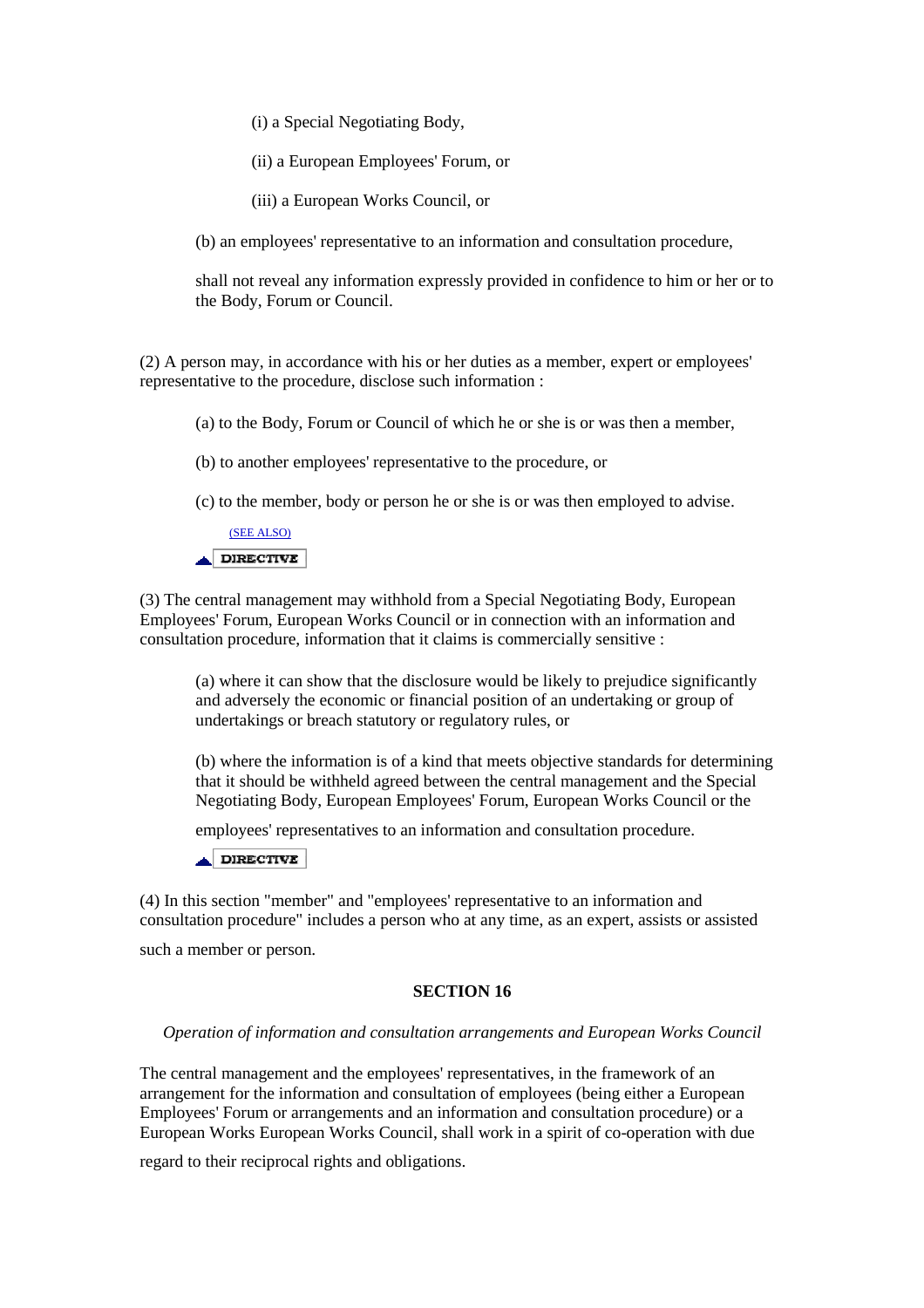### **SECTION 17**

#### *Protection of employee's representatives*

(1) Employees' representatives who are employees and who perform their functions in accordance with this Act shall not :

(a) be dismissed or suffer any unfavourable change in their conditions of employment or any unfair treatment, including selection for redundancy, or

(b) suffer any other action prejudicial to their employment,

because of their status or reasonable activities as employees' representatives.

(2) Employees' representatives shall be afforded such reasonable facilities, including time off, as will enable them to carry out their functions as employees' representatives promptly and efficiently.

(3) Subsections (1) and (2) shall apply in particular to attendance by employees' representatives at meetings of Special Negotiating Bodies, European Employees' Fora, European Works Councils or any other meetings within the framework of an agreement referred to in section 11 (1) or of the Second Schedule.

(4) Employees' representatives who are employed in a Community-scale undertaking or a Community-scale group of undertakings shall be paid their wages (within the meaning of the Payment of Wages Act, 1991  $(03)$ ) for any period of absence for the purposes of the

performance of their functions under this Act.

 $\triangle$  DIRECTIVE

### **SECTION 18**

#### *Offences*

(1) An undertaking or group of undertakings the central management of which refuses to provide information about the workforce numbers or status of employees for the purposes of section 4 or unreasonably and wilfully obstructs or delays the provision of such information,

shall be guilty of an offence. (SEE ALSO)



(2) An undertaking or group of undertakings the central management of which does not comply with the requirements referred to in section 13 (2) applicable to it shall be guilty of an

offence.

(3) A person to whom section 15 (1) applies who, except as permitted by section 15, reveals information expressly provided in confidence to him or her, the Body, Forum or Council of which he or she is a member, or the member or body he or she is employed to advise, shall be

guilty of an offence.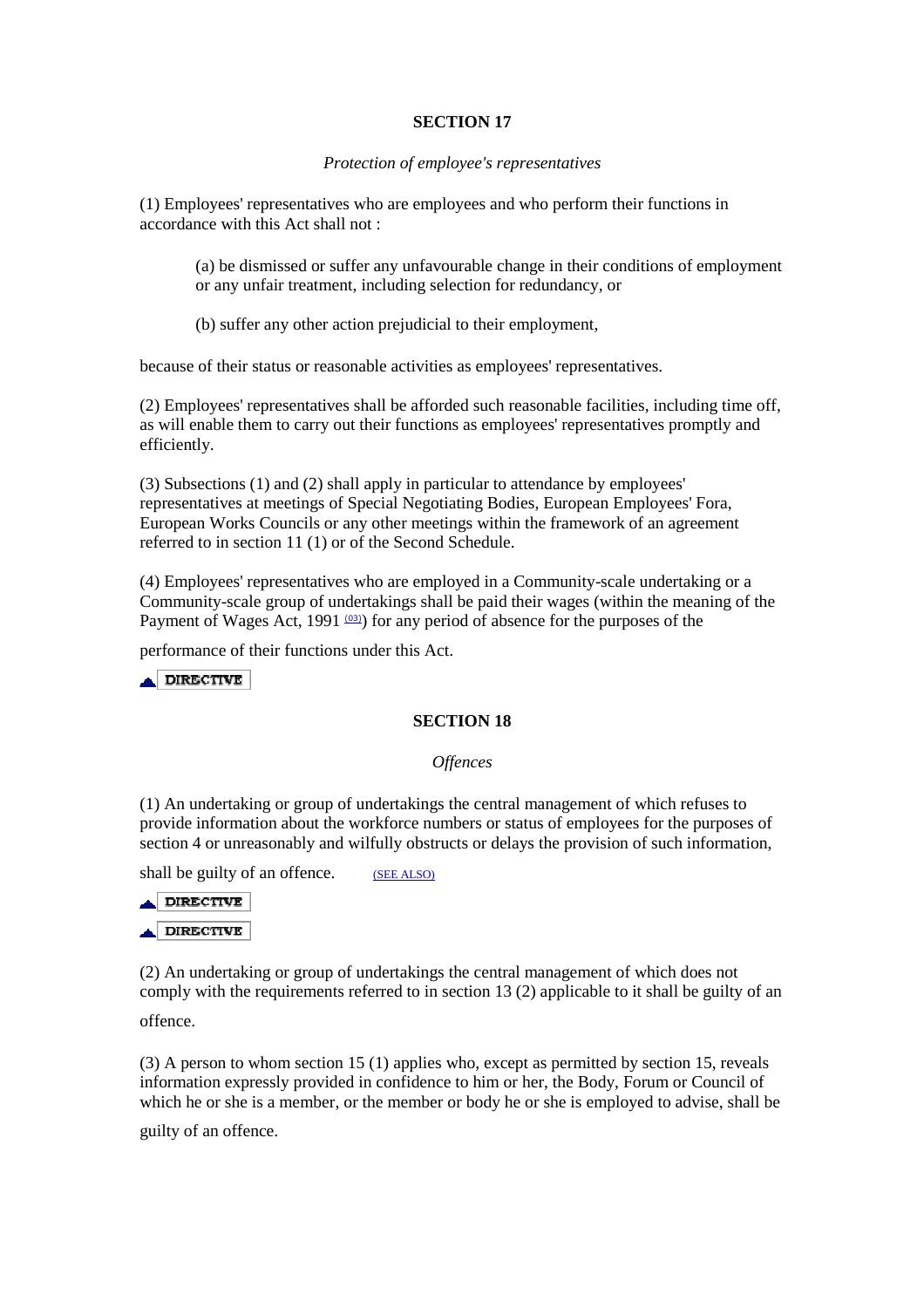(4) Where an offence under this Act which is committed by a body corporate is proved to have been committed with the consent or connivance of, or to be attributable to any neglect on the part of, any person who, when the offence was committed, was a director, manager, secretary or other similar officer of the body or a person who was purporting to act in such capacity, that person (as well as the body corporate) shall be guilty of an offence and liable to be proceeded against and punished as if guilty of the offence committed by the body

corporate.

### **SECTION 19**

### *Prosecution and penalties*

(1) A person guilty of an offence under section 18 (1) or (2) shall be liable :

(a) on summary conviction, to a fine not exceeding £1,500 or, at the discretion of the court, to imprisonment for a term not exceeding six months or to both the fine and the imprisonment, or

(b) on conviction on indictment, to a fine not exceeding £10,000 or, at the discretion of the court, to imprisonment for a term not exceeding three years or to both the fine

and the imprisonment.

(2) If the offence under section 18 (1) or (2) of which a person was convicted is continued after conviction, the person shall be guilty of a further offence on every day on which the act or omission constituting the offence continues, and for each such further offence the person shall be liable on summary conviction to a fine not exceeding  $£200$  or on conviction on

indictment to a fine not exceeding £1,000.

(3) A person guilty of an offence under section 18 (3) shall be liable :

(a) on summary conviction, to a fine not exceeding  $\pounds1,500$  or, at the discretion of the court, to imprisonment for a term not exceeding six months or to both the fine and the imprisonment, or

(b) on conviction on indictment, to a fine not exceeding £10,000 or, at the discretion of the court, to imprisonment for a term not exceeding three years or to both the fine and the imprisonment.

(4) Proceedings in relation to a summary offence under section 18 may be brought and prosecuted by the Minister for Enterprise and Employment. (SEE ALSO)

### **SECTION 20**

#### *Arbitration relating to confidentiality and witholding of sensitive information*

(1) Disputes between the central management and employees (or their representatives) employed in the State concerning the withholding by the central management of commercially sensitive information or as to whether information disclosed by the central management in confidence to employees' representatives is of a kind that, pursuant to section 15, may not be revealed, may be referred by either the central management or employees' representatives to an independent arbitrator appointed by the Minister under regulations made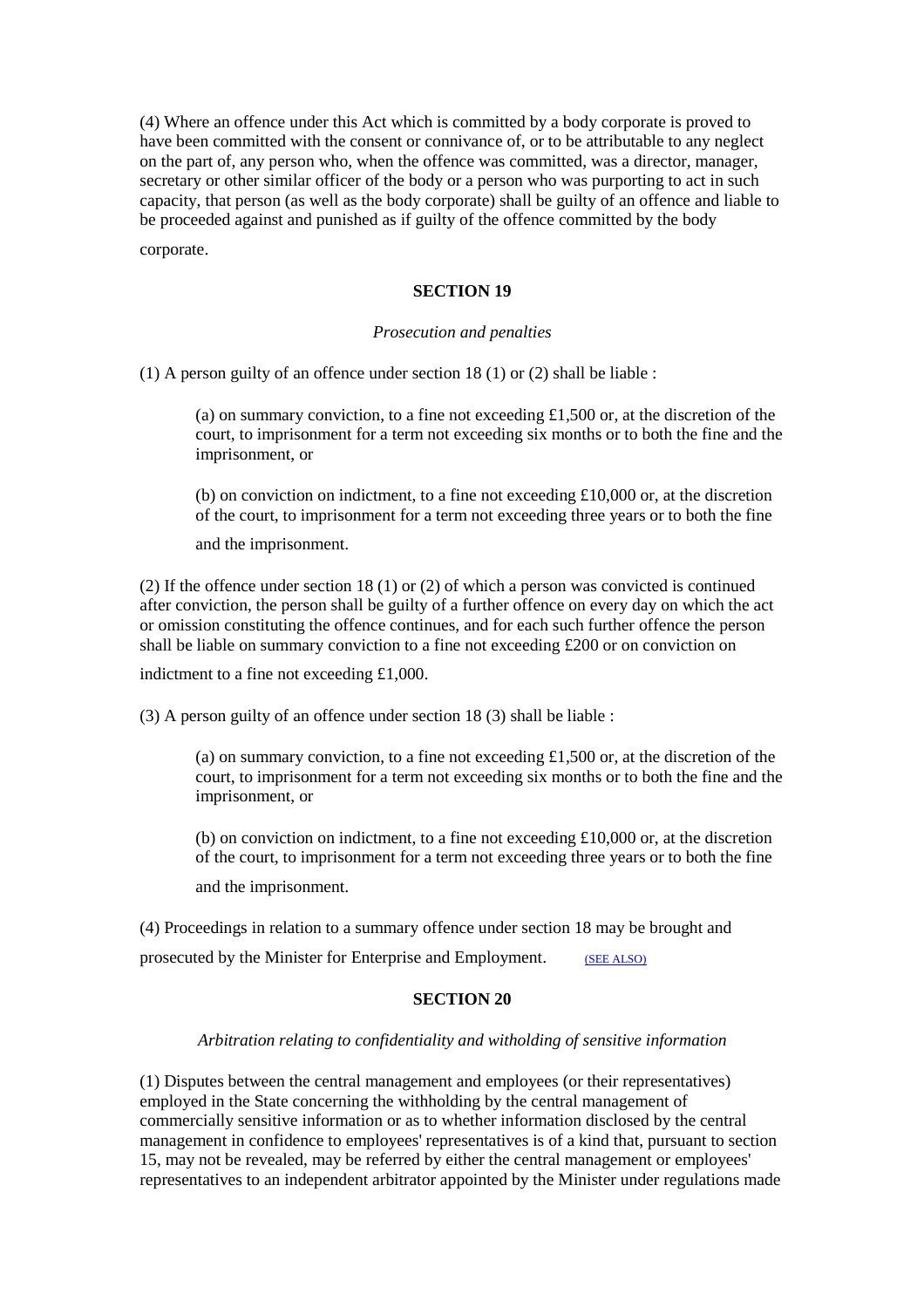for the purposes of this section.

(2) An arbitrator appointed under subsection (1) shall be paid, from moneys made available for that purpose by the Oireachtas, such fees as the Minister, with the consent of the Minister for Finance, may determine.

(3) The parties to an arbitration under this section shall each bear their own costs.

(4) The procedure adopted by the arbitrator shall, as far as practicable, protect the confidentiality of the information concerned.

(5) A party to an arbitration under this section may not appeal to a court against a

determination of the arbitrator except on a point of law. (SEE ALSO)

 $\triangle$  DIRECTIVE

## **SECTION 21**

*Arbitration relating to disputes concerning interpretation or operation of agreements* 

(1) Disputes between the central management and employees (or their representatives) concerning the interpretation or operation of an agreement referred to in section 11 (1) may be referred by either the central management or employees' representatives to an independent arbitrator appointed, on such terms as to remuneration or otherwise, as agreed between the

parties.

(2) If the parties cannot reach agreement on the appointment or terms of appointment of an arbitrator, either of them may apply to the Labour Court established by section 10 of the Industrial Relations Act, 1946, which shall refer the dispute to the arbitration of one or more

persons as it thinks fit.

(3) An arbitrator to whom under subsection (2) a dispute is referred shall be paid such fees as the Minister, with the consent of the Minister for Finance, may determine, which fees shall be

paid by the parties or a party to the arbitration as directed by the arbitrator.

(4) An arbitrator to whom under subsection (2) a dispute is referred shall make his or her determination on the basis of the written submissions of the parties, but may conduct a hearing, at which both parties may be present, if he or she thinks the circumstances of the case require it.

(5) Subject to subsection (3), the parties to an arbitration under this section shall bear their own costs.

(6) A party to an arbitration under this section may not appeal to a court against a

determination of the arbitrator except on a point of law.

## **SECTION 22**

### *Application*

This Act shall apply without prejudice to :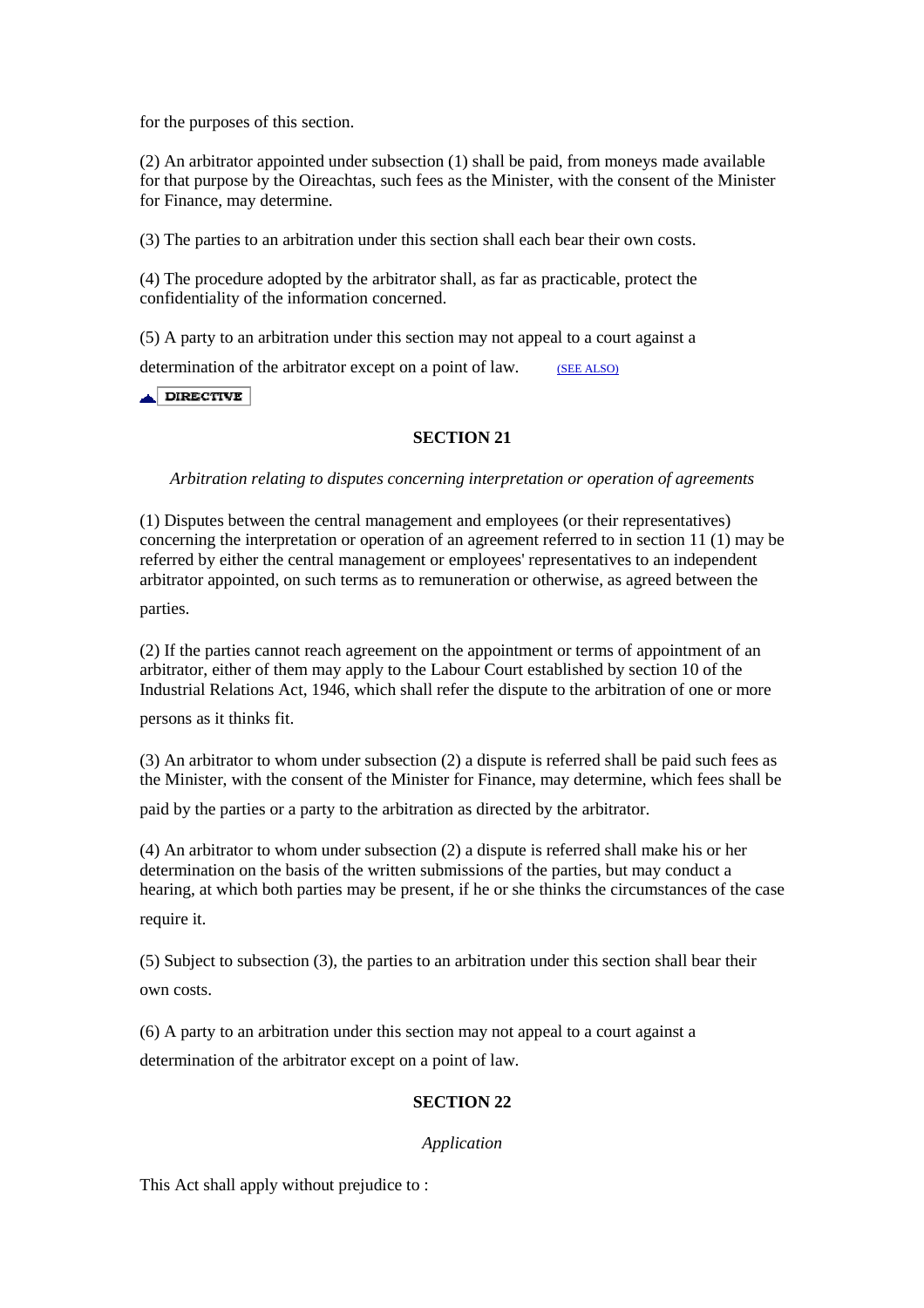(a) the Protection of Employment Act, 1977, as amended,

(b) the European Communities (Safeguarding of Employees' Rights on Transfer of Undertakings) Regulations, 1980 (S.I. No.306 of 1980).

### **SECTION 23**

*Arbitration Acts not to apply to arbitration under sections 20 and 21* 

The Arbitration Acts, 1954 and 1980, shall not apply to or in relation to an arbitration under section 20 or 21.

## **FIRST SCHEDULE**

## *ELECTION OF EMPLOYEES' REPRESENTATIVES*

**1**. An employee who is employed in the State by the relevant undertaking or group of undertakings (wherever located) on the day or days of the election for employees' representatives, shall be entitled to vote in such an election.

**2**. An employee who has been employed in the State by the undertaking or group of undertakings in a full-time or regular part-time capacity for a continuous period of not less than one year on the nomination day, or, in relation to a Special Negotiating Body, a trade union official or official of an excepted body, whether or not he or she is an employee, shall be eligible to stand as a candidate for election as an employees' representative provided that he or she is nominated :

(a) by a trade union or an excepted body which is already recognised by the business units of the undertaking or group of undertakings located in the State for collective bargaining or information and consultation purposes, or

(b) by at least two employees.

**3**. Where the number of candidates on the nomination day exceeds the number of employees' representatives to be elected to the Special Negotiating Body or a European Works Council, or in connection with an arrangement for the information and consultation of employees, a poll shall be taken by the returning officer and voting in the poll shall take place by secret ballot on a day or days to be decided by the returning officer and according to the principle of proportional representation.

**4**. The central management in consultation with existing employee representatives shall appoint a returning officer whose duties shall include the organisation and conduct of nominations and elections and that officer may authorise other persons to assist in the performance of the duties of returning officer.

**5**. The returning officer shall perform his or her duties in a fair and reasonable manner and in

the interests of an orderly and proper conduct of nomination and election procedures. (SEE ALSO)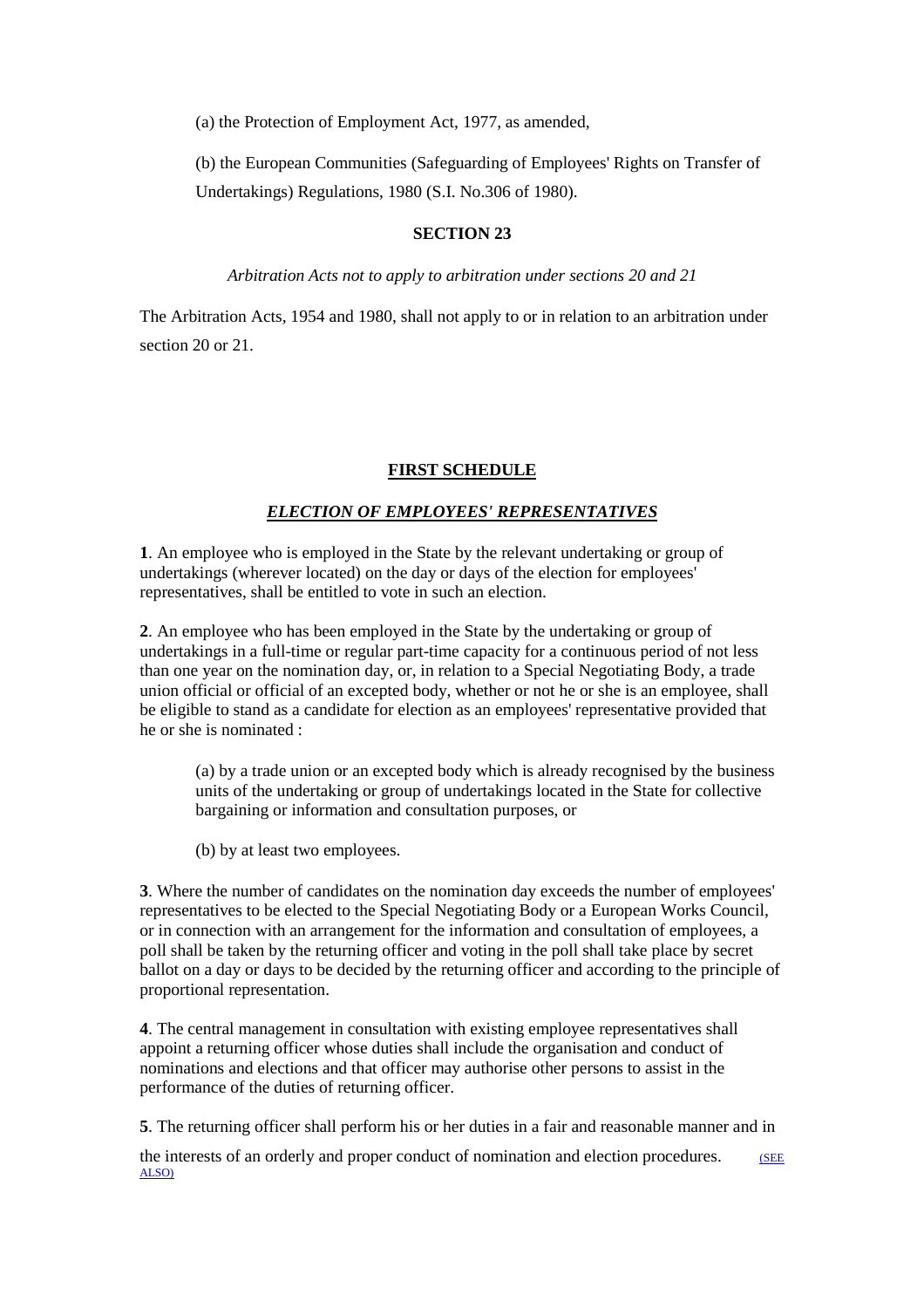**6**. The cost of the nomination and election procedure shall be borne by the central management.

## **SECOND SCHEDULE**

# *SUBSIDIARY REQUIREMENTS: EUROPEAN WORKS COUNCIL*

**1**. (1) The competence of the European Works Council (in this Schedule referred to as "the Council") shall be limited to information and consultation on matters which concern the Community-scale undertaking or Community-scale group of undertakings as a whole or at least two of its establishments or group undertakings situated in different Member States. This provision shall apply whether the central management is located within the Community or

elsewhere.

(2) In the case of undertakings or groups of undertakings referred to in section 9 (2), the competence of the Council shall be limited to those matters concerning all their establishments or group undertakings located within the Member States or concerning at least

two of their establishments or group undertakings located in different Member States.

**2**. (1) The Council shall be composed of employees' representatives who shall be employees

of the Community-scale undertaking or Community-scale group of undertakings.

(2) The representatives of employees based in the State shall be elected in accordance with the First Schedule.

(3) In the absence of elections, the representatives shall be appointed.  $(SEE ALSO)$ 

## $\triangle$ DIRECTIVE

(4) The Council shall have at least three but not more than 30 members but, where it considers that its size so warrants, it shall elect a select committee from among its members

comprising not more than three members.



**3**. The Council shall adopt its own rules of procedure subject to the following:

(a) the arrangements for the meetings of the Council shall be agreed by the central management in consultation with employees or their representatives but the management may not unreasonably withhold consent to proposals made by employees or their representatives;

(b) the minutes of the Council meetings shall be approved by both management and employees' representatives to the Council;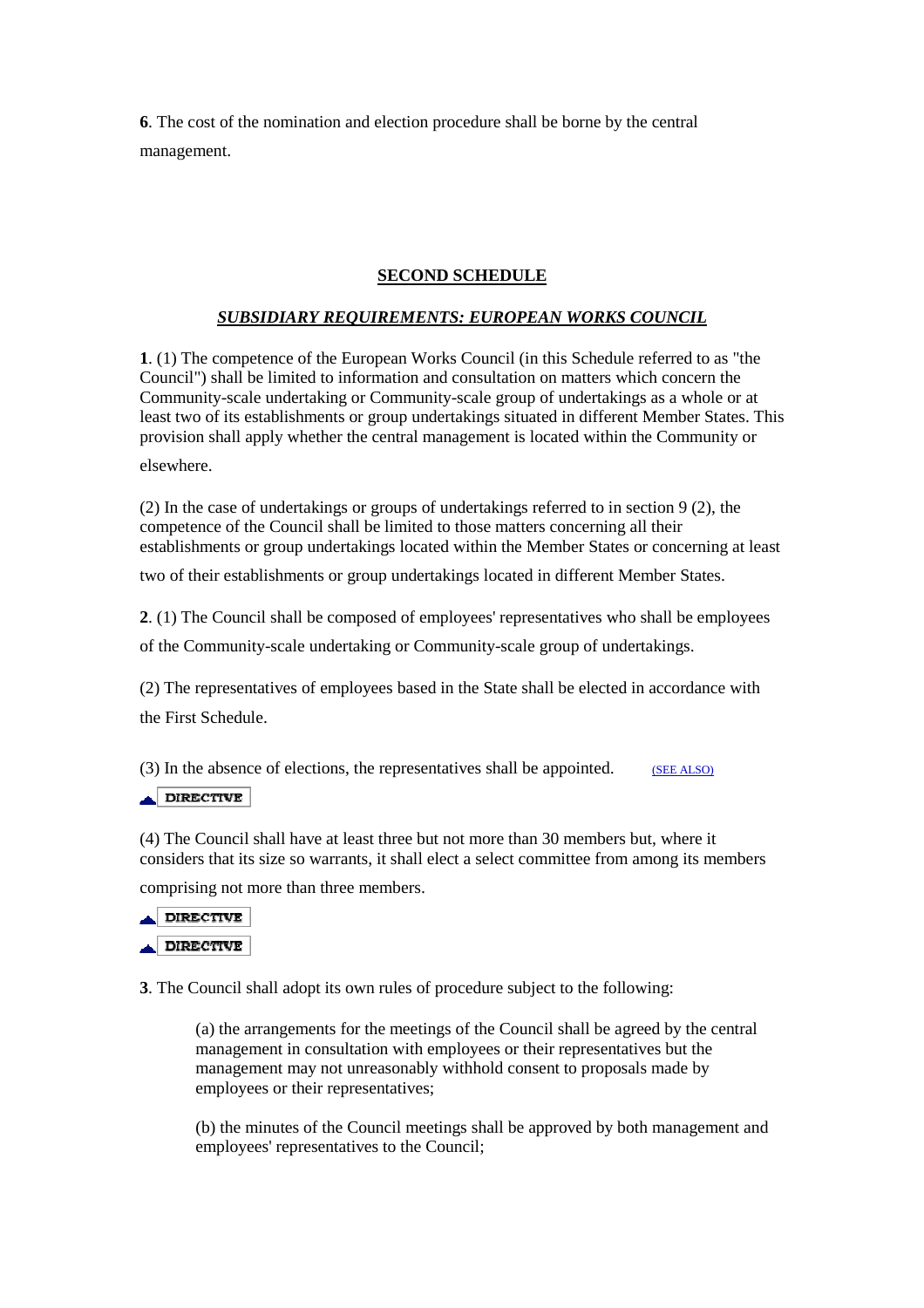(c) before any meeting with the central management, the Council or a select committee, where necessary enlarged in accordance with paragraph 5 (5), shall be entitled to meet without the management concerned being present;

(d) without prejudice to sections, the members of the Council shall inform the representatives of the employees employed in the establishments of, or employees of the undertakings of, a Community-scale group of undertakings, or in the absence of such representatives, the workforce as a whole, of the content and outcome of the information and consultation procedures carried out in accordance with this Schedule;

(e) the Council or the select committee may be assisted by such experts of its choice

as are necessary for it to carry out its task.



**4**. (1) In the election or appointment of members of the Council, the central management shall, as far as it' is able to, ensure :

(a) that, each Member State in which the Community-scale undertaking ha. one or more establishments or in which the Community.scale group of undertakings has the controlling undertaking or one or more controlled undertakings, is represented by one member, and

(b) that there are additional or supplementary members in proportion to the number of employees employed in the establishments, or by the controlling undertaking or the controlled undertakings, in accordance with the following:

(i) one additional member, from a Member State where between 25 per cent. and 50 per cent of the employee of the undertaking or group of undertaking are employed;

(ii) two additional members from a Member State where more than 50 per cent but not more than 75 per cent of the employees of the undertaking or group of undertakings are employed;

(iii) three additional members from a Member State where more than 75 per cent of the employees of the undertaking or group of undertakings are

employed.

 $\triangle$ DIRECTIVE

(2) The central management, or such other level of management as the central management thinks more appropriate, shall be informed, of the ,composition of the Council as soon as

practicable after election or appointment of its members.

**5**. (1) The Council shall have the right to meet, with the central management once a year to be informed and consulted, on the basis of a report drawn up by the central management on the progress of the business, of the Community-scale undertaking or Community-scale group of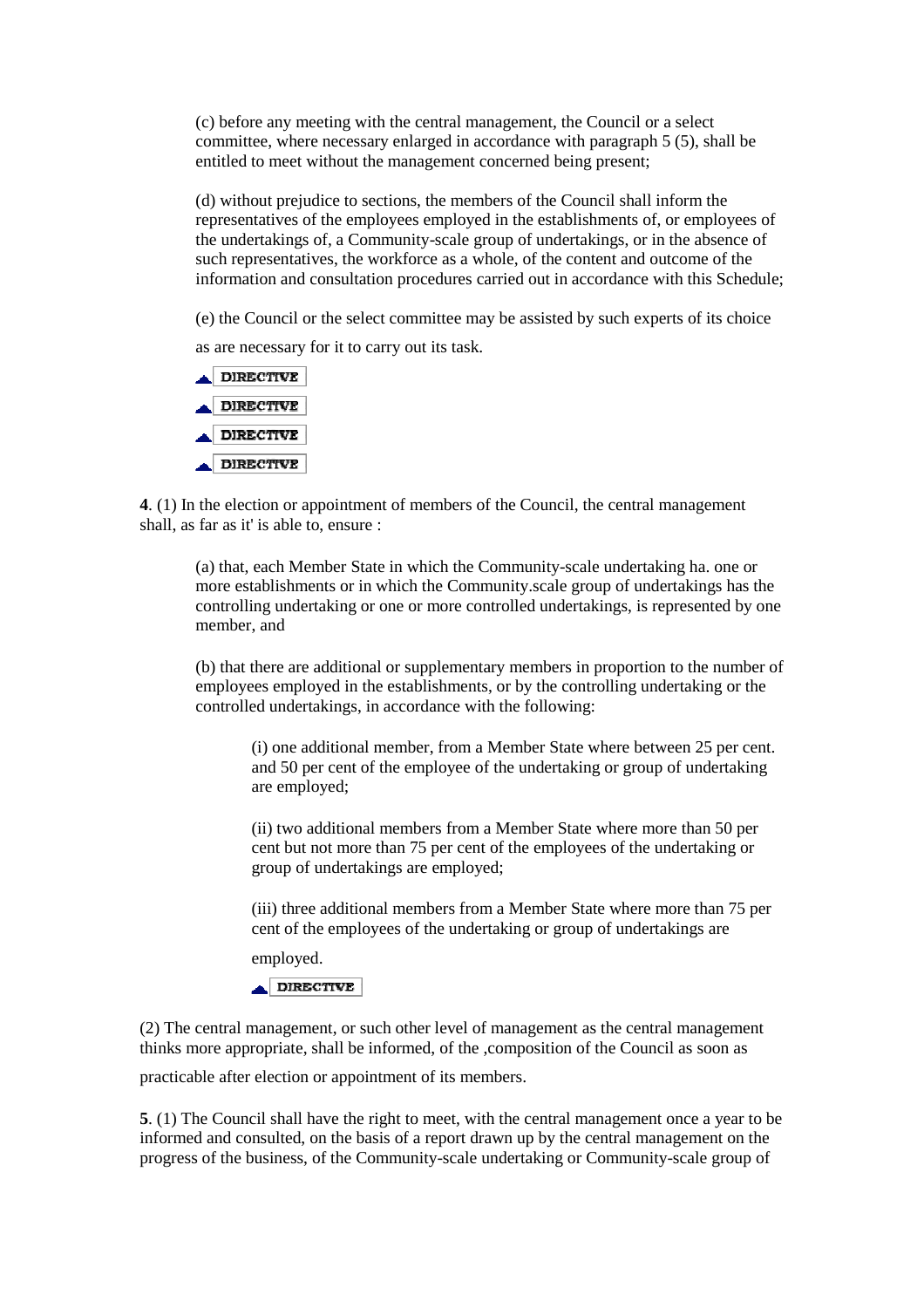undertakings and its prospects, and local managements shall be informed accordingly.

 $\triangle$ DIRECTIVE

(2) The meeting shall relate in particular to the structure, economic and financial situation and probable trends in employment, investments, and substantial changes, concerning the organisation, introduction of new working methods or production processes, transfer of production, mergers, cutbacks or closures of undertakings, establishments or important parts

thereof, and collective redundancies.

## $\triangle$  DIRECTIVE

(3) Where there are "exceptional circumstances" affecting the employees' interests to a considerable extent, particularly in the event of relocation, the closure of establishments or undertakings or collective redundancies, a select committee or, where no such committee exist, the Council, shall have the right to be informed and the right to meet, at its request, the central management or such other level of management as the central management thinks more appropriate and advises the Council, so as to be informed and consulted on measures significantly affecting employees' interests.

(4) For the purposes of subparagraph (3), collective redundancies are those which concern a significant number of employees in relation to the size of the Community-scale undertaking, the establishment, the Community-scale group of undertakings or the undertaking which is a member or part of the Community-scale group of undertakings, in which the collective redundancy is taking place.

(5) Those members of the Council who have been elected or appointed from the establishments or undertakings which are directly concerned with the measures referred to in subparagraph (3) shall also have the right to participate in the meeting organised with the select committee.

(6) The information and consultation meeting referred to in subparagraph (3) shall take place as soon as possible after any request to meet the central management, on the basis of a report prepared by the central management, on which an opinion may be delivered at the end of the

meeting or within a reasonable time.

### DIRECTIVE

(7) The meeting shall not affect the prerogatives of the central management.

**6**. (1) The operating expenses of the Council, including a select committee where one is established, shall be borne by the central management.

(2) The central management concerned shall provide the members of the Council with such financial and other resources as are necessary to enable them to perform their duties in an appropriate manner.

(3) In particular, the cost of ongoing meetings and arranging for interpretation facilities and the accommodation and travelling expenses of members of the Council and its select committee shall be 'net by the central management unless otherwise agreed.

(4) The funding of experts by the central management shall be limited to funding the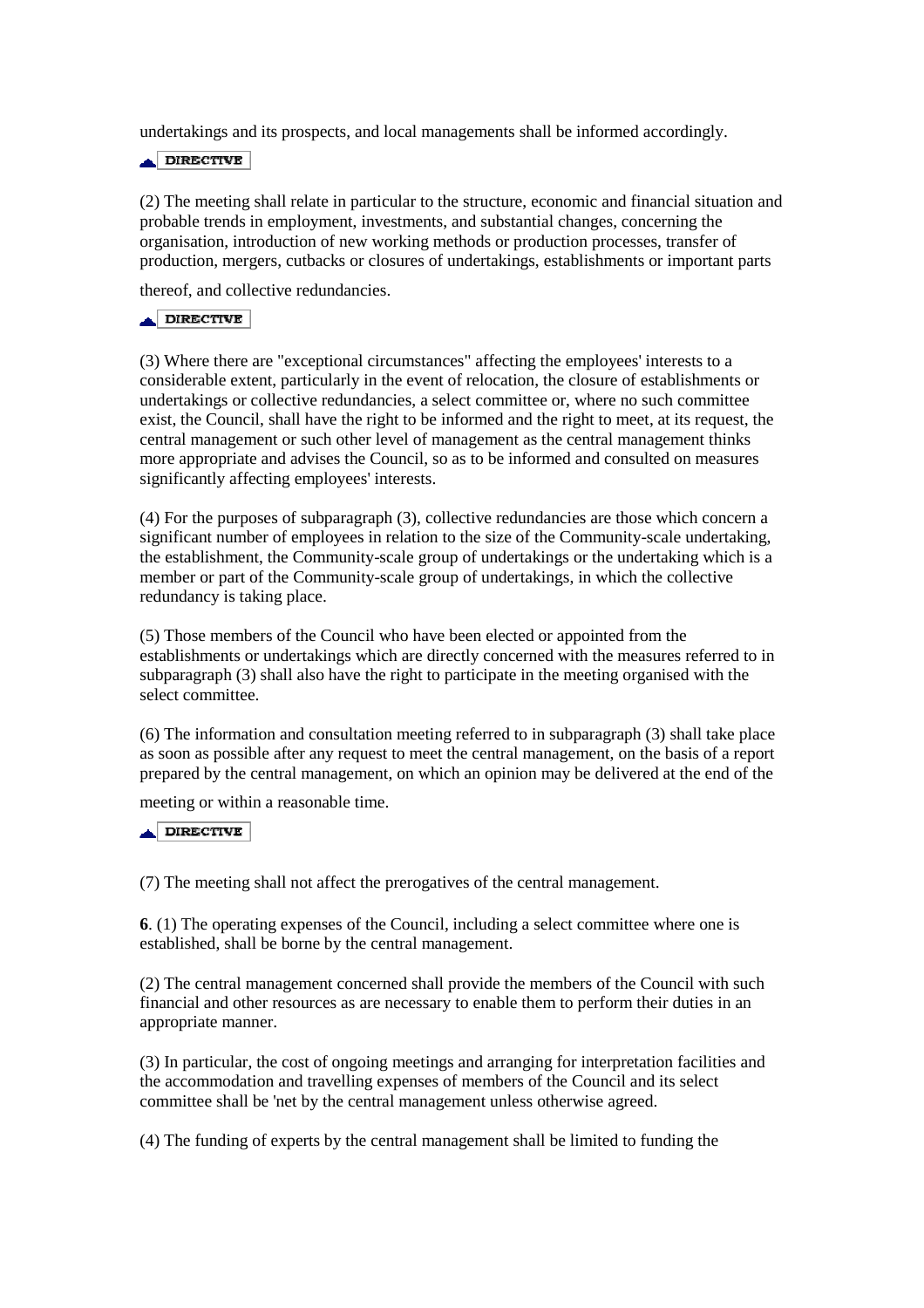equivalent of one expert per meeting.

 $\triangle$ DIRECTIVE

**7**. (1) Four years after the establishment of the Council it shall examine whether to open negotiations for the conclusion of an agreement referred to in section 11 (1) or to continue to apply the requirements adopted in accordance with this Schedule.

Sections 11 and 12, with any necessary modifications, shall apply if a decision has been taken to negotiate an agreement referred to in section 11 (1), in which case "Special Negotiating

Body" in those sections shall be read as "European Works Council".

 $\triangle$  DIRECTIVE

*b. (Repealed)* 

- *c. a civil sevice staff association recognised by the Minister for Finance,*
- *d. an organisation of teachers recognised by the Minister for Education,*
- *e. the Agriculture Wages Board,*
- *f. a trade board established under the Trade Board Acts, 1909 and 1918, and g. a body in respect of which an order under sub-section (6) of this section is for the time being in force" (by order of the Minister).*

(02) " *A concentration shall not be deemed to arise where:* 

*a) credit institutions or other financial institutions or insurance companies, the normal activities of which include transactions and dealing in securities for their own account or for the account of others, hold on a temporary basis securities which they have acquired in an undertaking with a view to reselling them, provided that they do not exercise voting rights in respect of those securities with a view to determining the competitive behaviour of that undertaking or provided that they execise such voting rights only with a view to preparing the sale of all part of that undertaking or of its assets or the sale of those securities and that any such sale takes place within one year of the date of acquisition; that period may be extended by the Commission on request where such institutions or companies justify the fact that the sale was not reasonabily possible within the period set; (...)* 

*c) the operations (direct or indirect acquisition) carried out by the financial holding companies (...), provided however that the voting rights in respect of the holding are exercised, in particular in relation to the appointment of members of the management and supervisory bodies of the undertakings in which they have holdings, only to maintain the full value of those investments and not to determine directly or indirectly the competitive conduct of those undertakings*."

(03) "'*wages', in relation to an employee, means any sums payable to the employee by the employer in connection with his employment, including:* 

<sup>(01)</sup> " *a. a body which carries on negociations for the fixing of the wages or other conditions of employment of its own (but no other)" employees,*